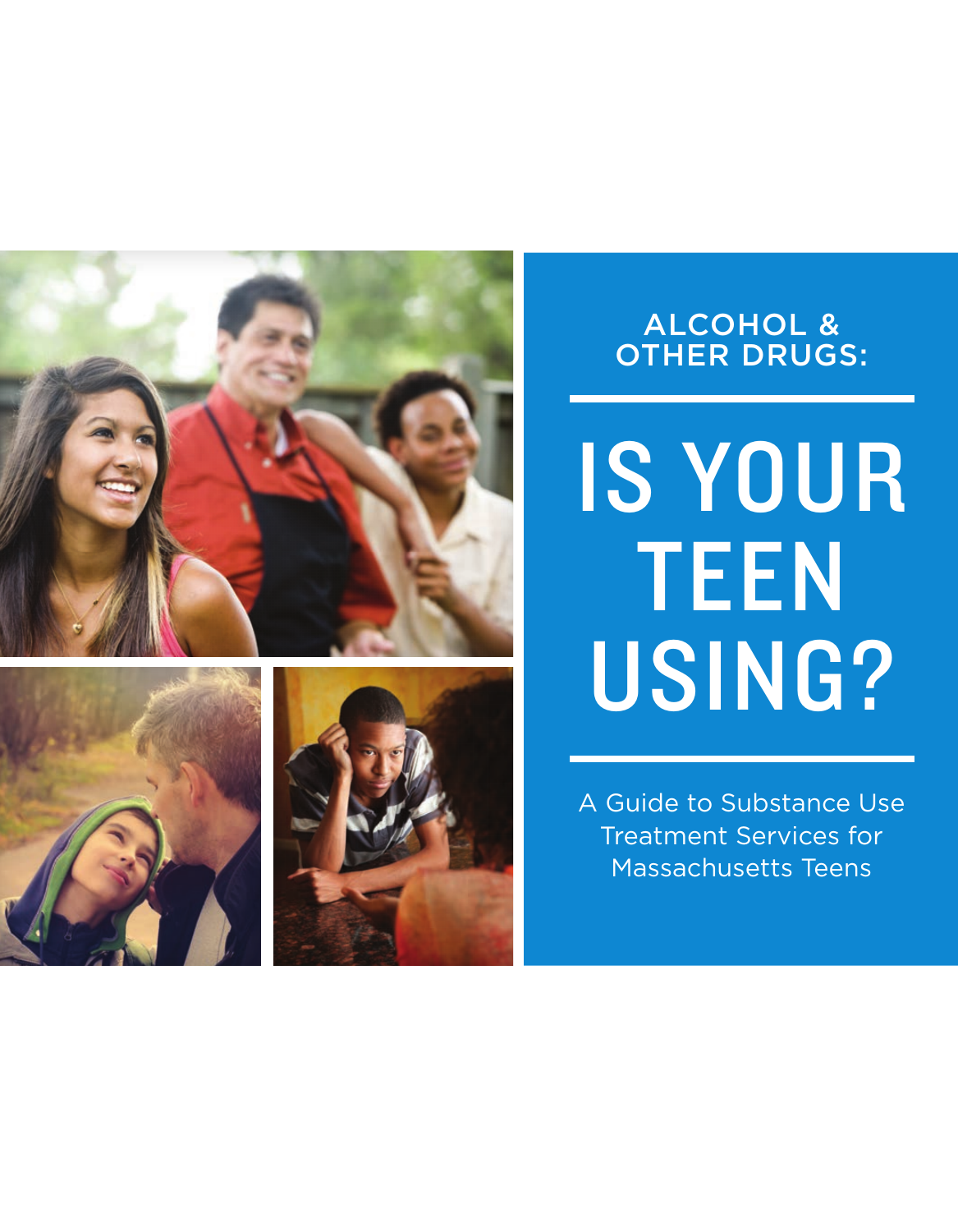# Alcohol and Other Drugs: Is Your Teen Using?

A Guide to Substance Use Treatment Services for Massachusetts Teens

#### CONTENTS

|--|--|--|

Talk to Your Pediatrician or Health Care Provider

Paying for Counseling and Treatment

Confidential, Person-to-Person Phone Help

#### Section 3: Knowing What Kind of Treatment is Best for My Teen ......... 10

Types of Treatment Additional Support for Adolescents in Recovery

|                                                           | 14 |
|-----------------------------------------------------------|----|
| Warning Signs of Teen Substance Use                       |    |
| Assessing for Learning Disabilities or Emotional Problems |    |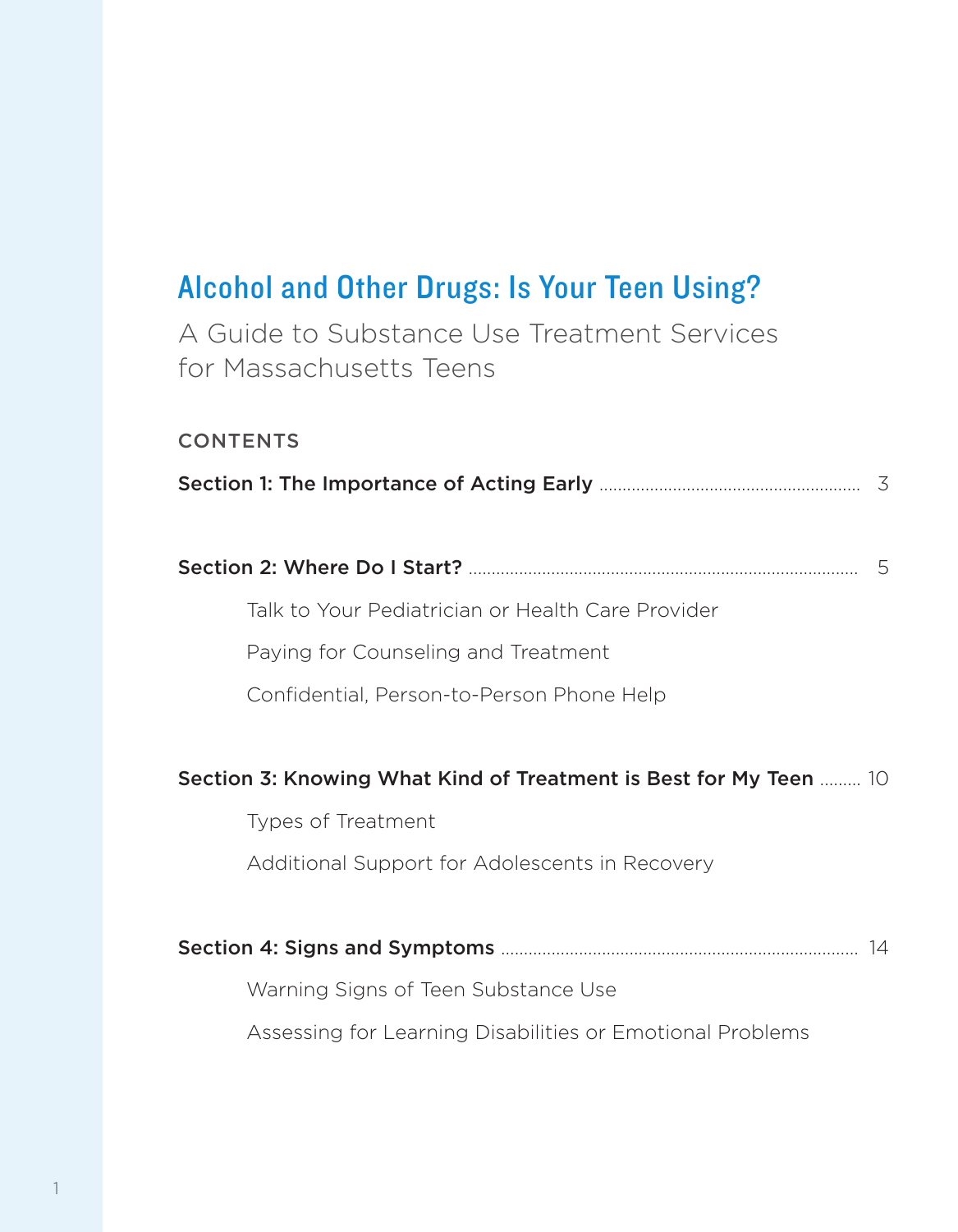| Section 5: Helping Your Teen Recognize the Problem |                                                         |     |
|----------------------------------------------------|---------------------------------------------------------|-----|
|                                                    | How to Talk to Your Teen about His or Her Substance Use |     |
|                                                    | What If My Teen Still Refuses to Get Help?              |     |
|                                                    | Steps to Take Right Away                                |     |
|                                                    |                                                         |     |
|                                                    |                                                         | -21 |
|                                                    | Family Therapy Helps                                    |     |
|                                                    | <b>Avoid Enabling</b>                                   |     |
|                                                    | Take Care of Yourself                                   |     |
|                                                    | Connect with Support Groups                             |     |
|                                                    | There is Hope                                           |     |
|                                                    |                                                         |     |

### Resources and Phone Numbers for Substance Use Services …............... 26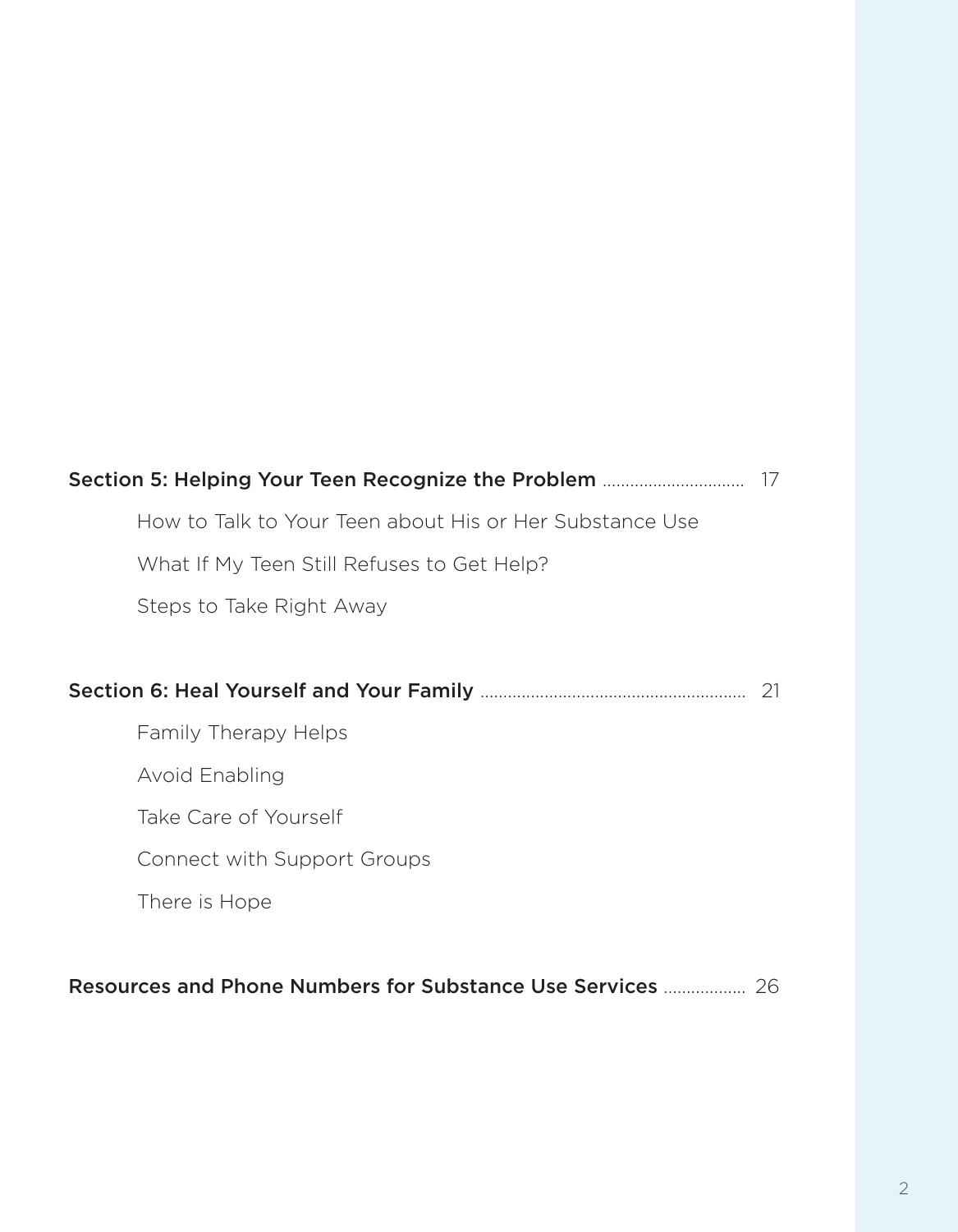

# THE IMPORTANCE OF ACTING EARLY

If you suspect your teen is using substances, it's critical to intervene quickly. In this booklet you will find guidance on recognizing when to be concerned that your teen may be using substances, an overview of services provided by the Massachusetts Department of Public Health, and tips on talking to your teen and your family about how to get your lives back on track.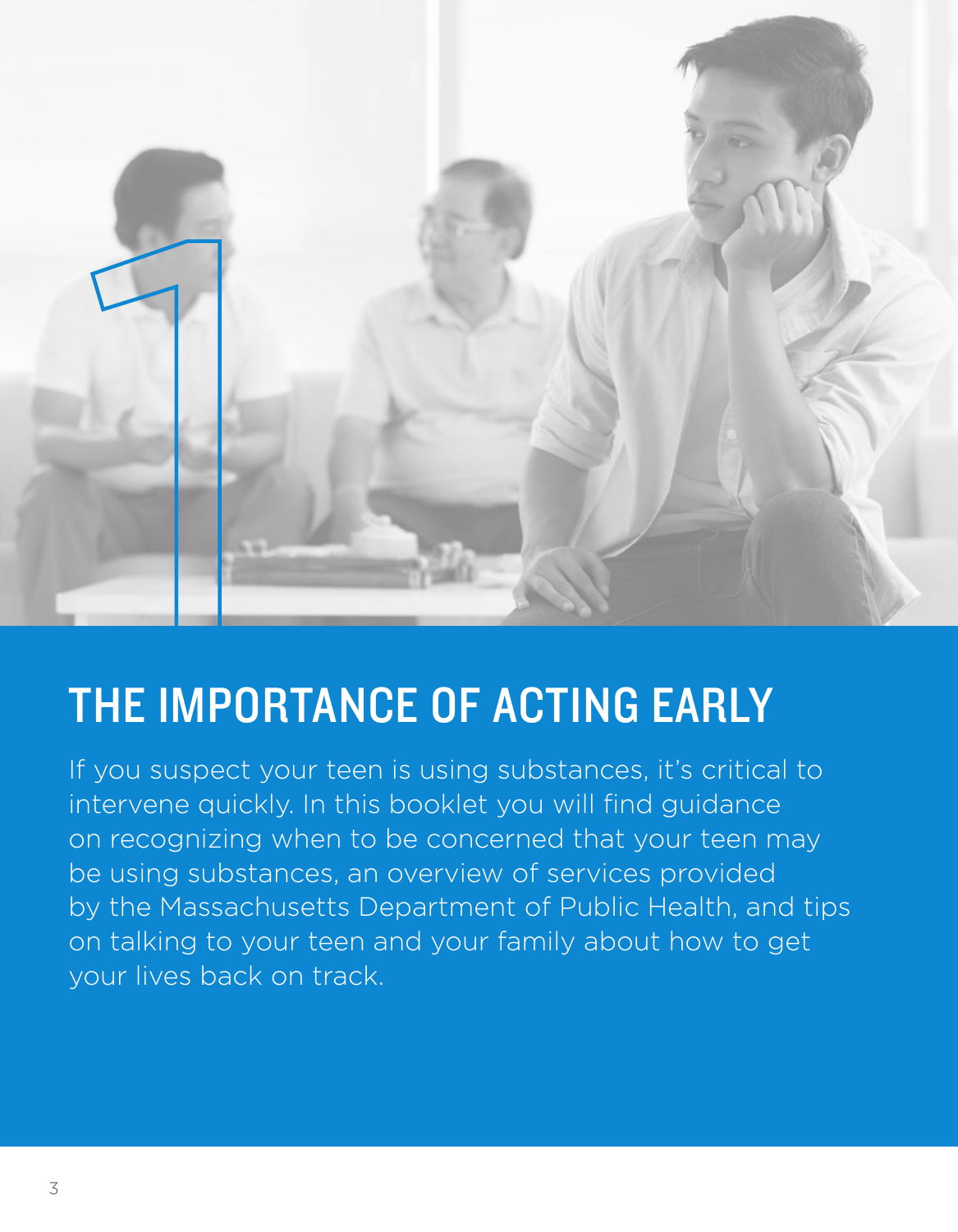### Teens' brains are still developing and the use of alcohol can cause damage.

For teens, substance use and substance abuse can be the same. When teens use alcohol, even if you think they are experimenting, it can lead to addiction or accidents. Due to how the youth brain develops, the earlier a teen starts using alcohol, the greater the risk for developing dependence or abuse. Often, changes in behavior can signal a problem with alcohol or another drug.

If you are concerned about your teen's behavior, it is important to consider whether he or she may be using substances so you can act early to avoid future problems. Parents who reach out for help are often grateful they did.

*\* Names have been changed throughout to protect privacy. Models were used for the photos shown, and all photos are stock photography.*

"When my daughter was about 13 years old she . . . didn't take care of herself; she was tired, cranky, and very emotional. She would get upset at the mildest thing. She scowled constantly — almost never smiled. (She) . . . eventually became addicted to heroin."

— JANET\*, MOTHER OF A RECOVERING YOUNG ADULT

"I worried about alcohol . . . cocaine and all kinds of other drugs. It honestly never occurred to me that you could become addicted to over-the-counter medication."

— EDINA\*, MOTHER OF A RECOVERING YOUNG ADULT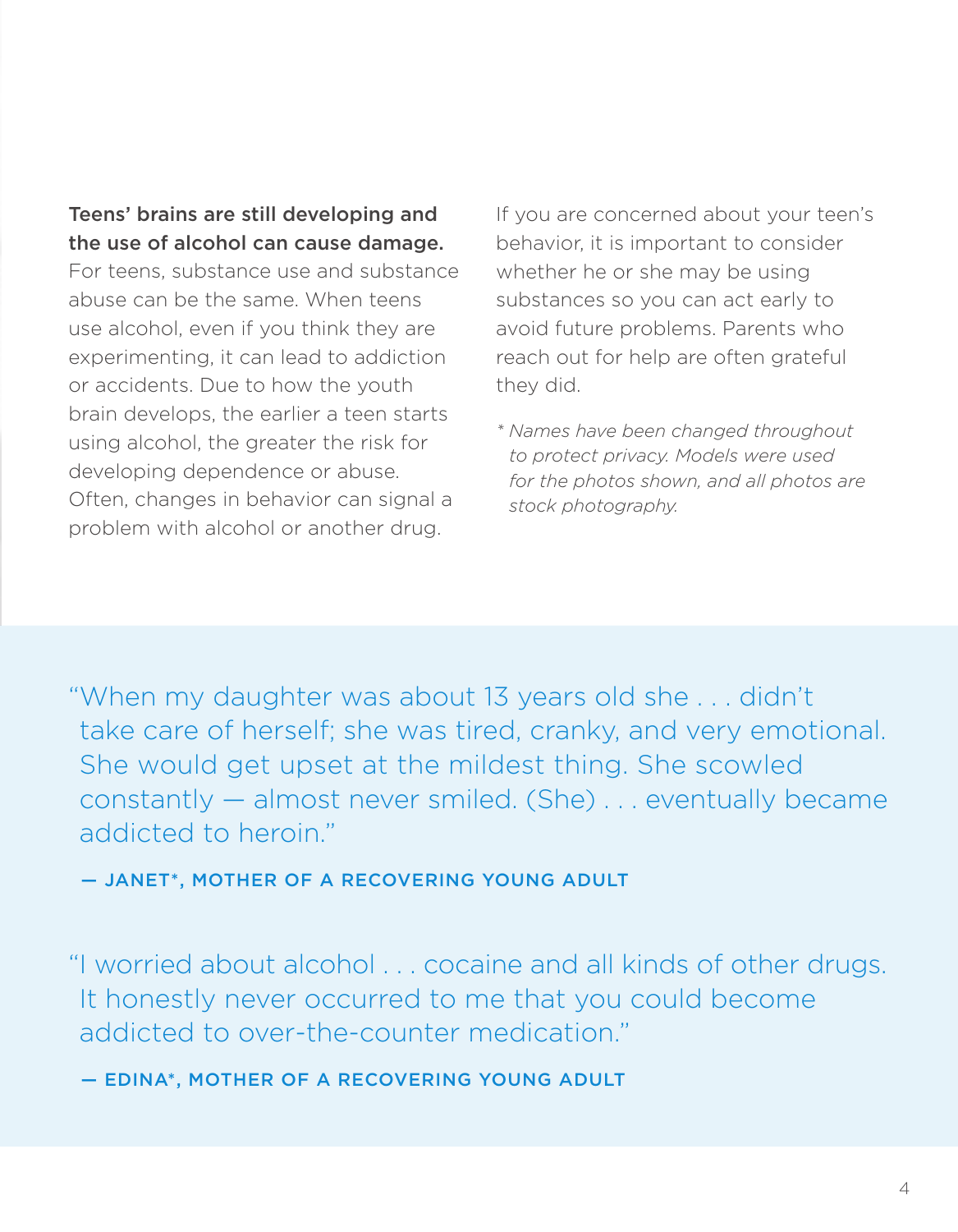

# WHERE DO I START?

There are several confidential ways to find help if you suspect your teen may be using drugs or alcohol. Some programs mentioned are funded by the Massachusetts Department of Public Health.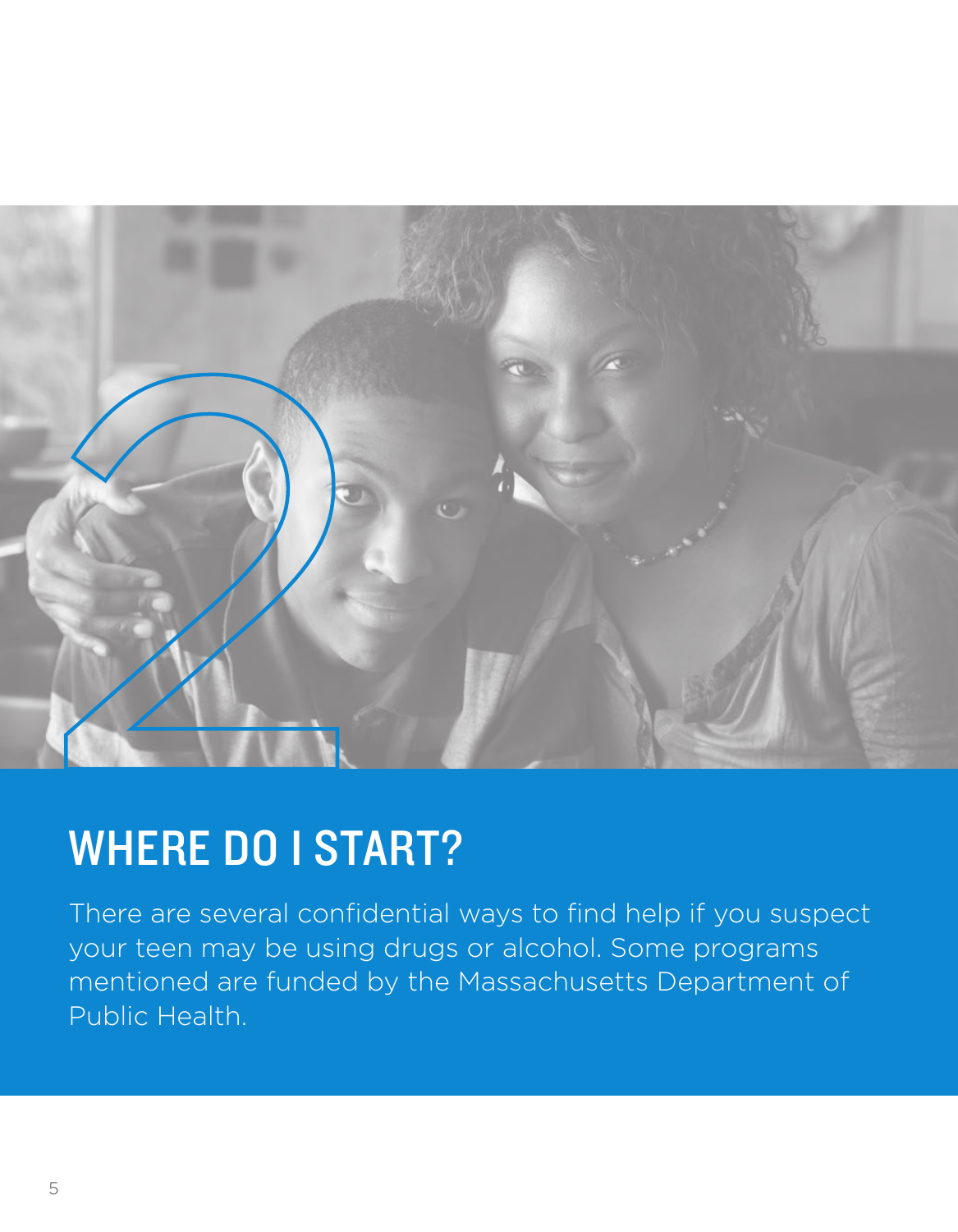# Talk to Your Pediatrician or Health Care Provider

If you are not sure if your teen is having a health or substance use issue, his or her doctor can assess if there is a physical concern.

# Paying for Counseling and Treatment

The Massachusetts Department of Public Health provides outpatient, detoxification, stabilization, and residential treatment programs for youth who are experiencing problems due to substance use. A sliding scale may be used to assess a family's ability to provide support for treatment, but inability to pay will not be a barrier to services. In addition, most public and commercial health insurance plans are required to offer some coverage for outpatient treatment and may be required to cover detoxification and stabilization services in the future.

Call your health insurance plan or visit their website to get the information you need to obtain an assessment of your teen's situation. If you still have questions, you can also use the resources found on page 26.

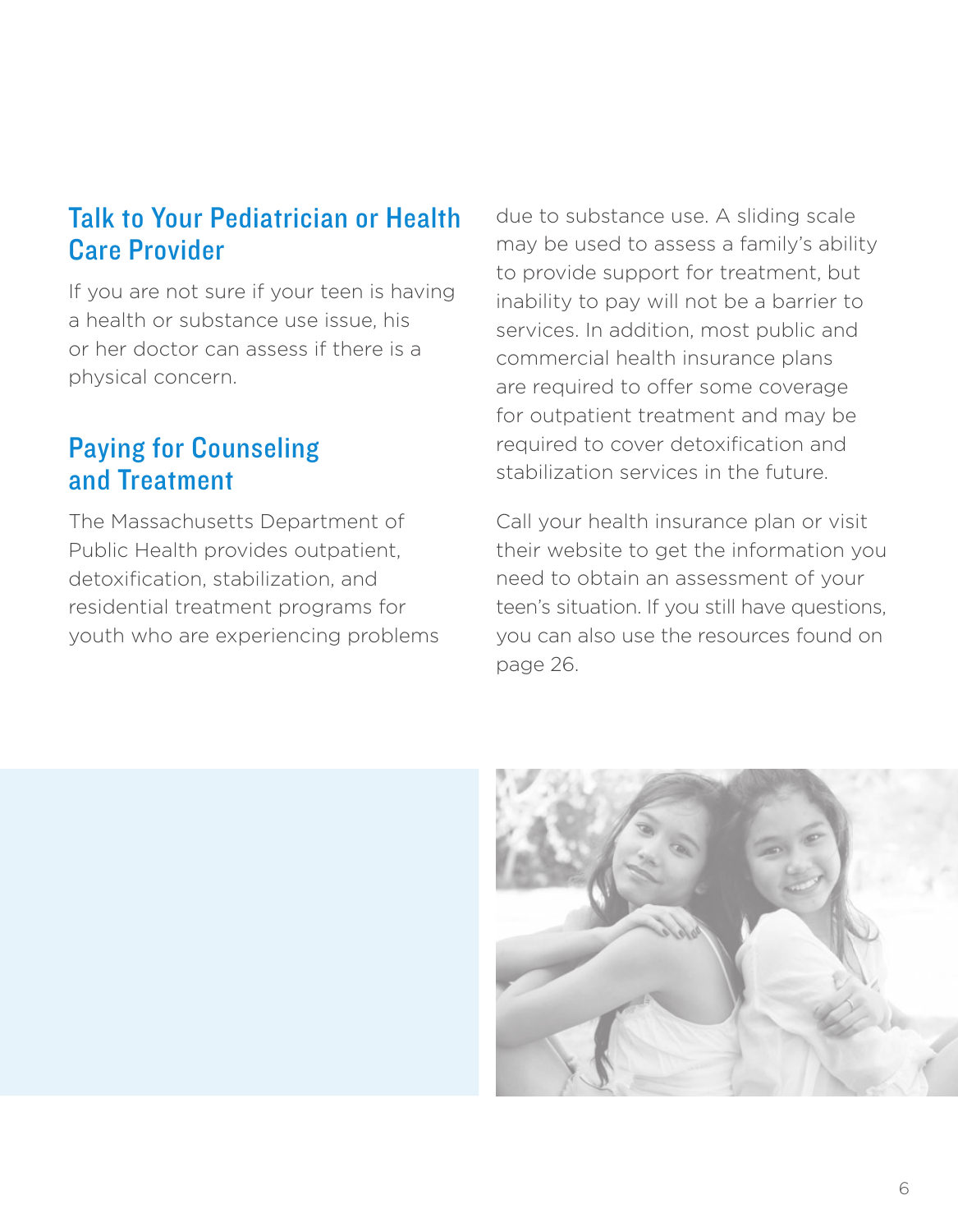

### Confidential, Person-to-Person Phone Help

If you just want to talk confidentially to someone, call one of the Helplines below. They also offer referral services.

# Youth Central Intake and Care Coordination (YCICC)

1-617-661-3991 or (Toll free) 1-866-705-2807 TTY: 1-617-661-9051 English and Spanish www.healthrecovery.org

Hours of operation: 9am–5pm Monday-Friday except holidays

Finding someone who can answer your questions is a big relief. Care coordinators can help you decide what might be the best choice for your family. This state-funded service also helps Massachusetts youth and families access treatment programs specifically for teens. YCICC is a project of the Institute for Health and Recovery.

When you call YCICC, staff may refer you to the nearest Massachusetts Department of Public Health (DPH) licensed outpatient, stabilization, or residential provider. DPH service providers are generally affiliated with community mental health centers or hospitals.

### These providers will:

- Conduct a thorough assessment to determine if your teen has a substance use issue and the need for outpatient services.
- If needed, coordinate access to the state's stabilization or residential substance abuse treatment programs for teens.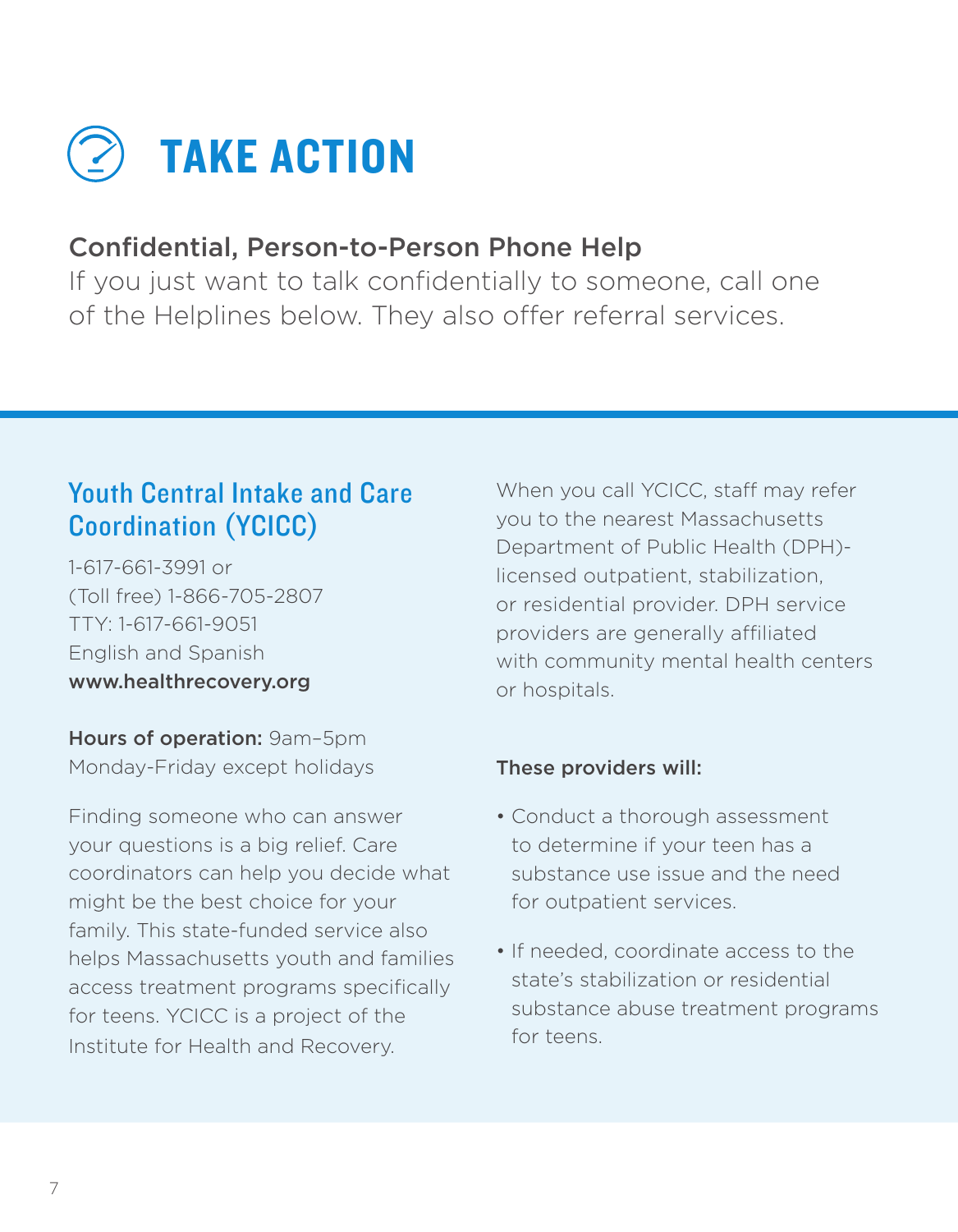"Central Intake gives parents just one number to call when they need help getting an assessment, a referral for treatment, help with their insurance company, and follow-up services."

 — MAGGIE GILES, CONSULTANT, MASSACHUSETTS DEPARTMENT OF PUBLIC HEALTH, BUREAU OF SUBSTANCE ABUSE SERVICES, OFFICE OF YOUTH & YOUNG ADULT SERVICES

# Massachusetts Substance Abuse Information and Education Helpline

(Toll free) 1-800-327-5050 TTY: Use MassRelay at 711 or 1-800-720-3480 www.helpline-online.com Staffed 7 days a week

The Helpline provides free and confidential information and referral, primarily for adults 18 and older, for alcohol and other drug abuse services. Translation services are available in 140 languages.

If you're looking for help during the evening or weekend, a Helpline

treatment referral specialist can help you find a public or private treatment program for youth or adults. Those seeking youth substance abuse information or treatment should contact YCICC (see page 7).

If you get an assessment before calling your pediatrician, keep him or her updated.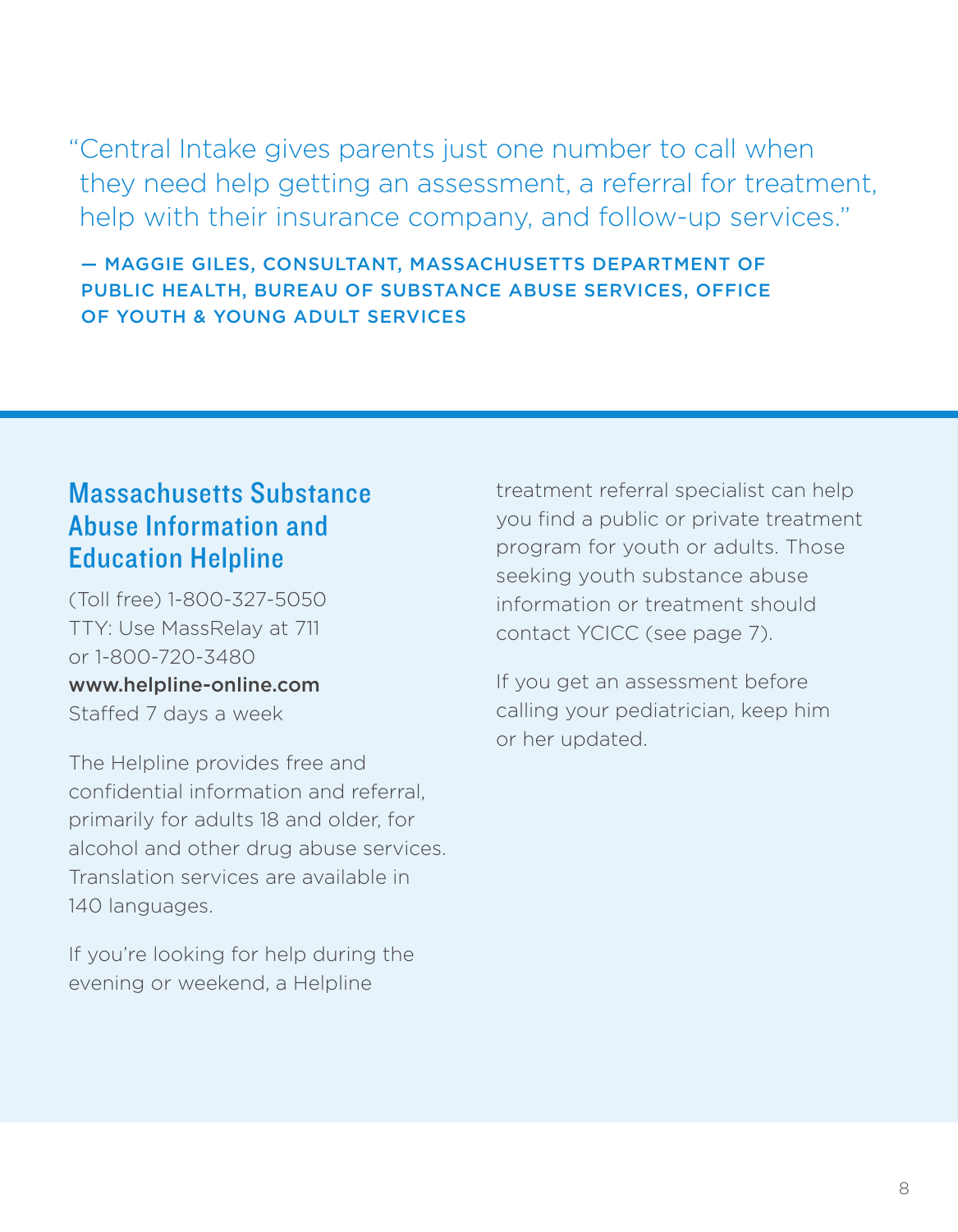# WORDS TO KNOW

#### Tolerance:

The need to increase the amount of alcohol or drugs used in order to get the desired effect or "high."

#### Craving:

A strong need or desire for a drug or alcohol.

#### Loss of control:

The use of any substance more often, or in larger amounts, than intended or desired, combined with an inability to limit or stop use.

#### Relapse:

A return to use of substances after a period of being away from them.

#### Withdrawal:

Physical symptoms such as nausea, sweating, shakiness, insomnia, and intense anxiety. These symptoms occur when the person using a substance develops a physical dependence on drugs or alcohol and use is stopped abruptly. Withdrawal symptoms should be assessed by a medical or treatment provider, since withdrawal from some substances can be extremely uncomfortable and even life threatening.

#### Psychological addiction:

Psychological symptoms, such as depression or intense anxiety, which occur when drug or alcohol use is discontinued. It may also refer to the intense craving for alcohol or drugs.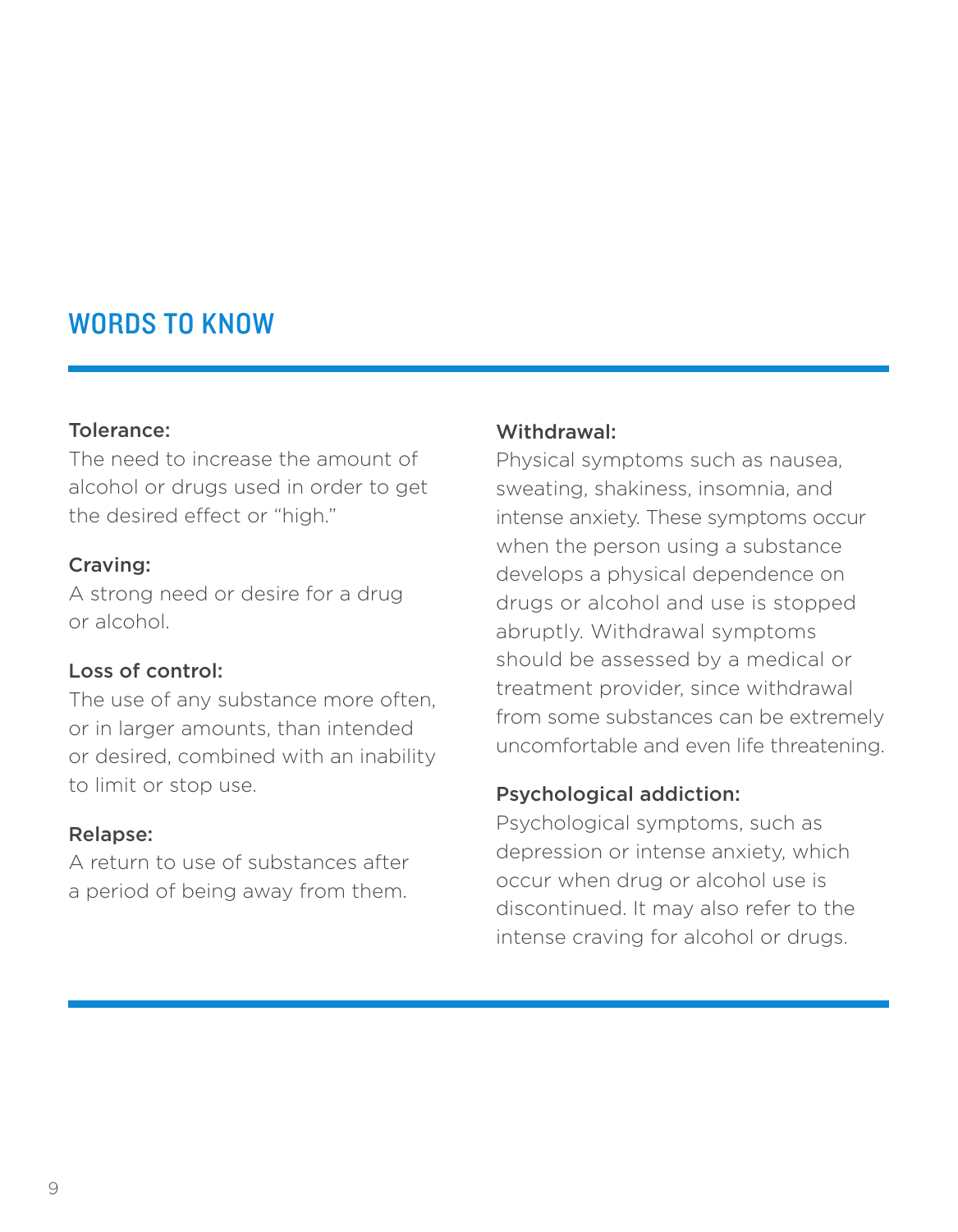

# KNOWING WHAT KIND OF TREATMENT IS BEST FOR MY TEEN

In Massachusetts, both state-funded and private adolescent programs address the residential and outpatient needs unique to young people and their families.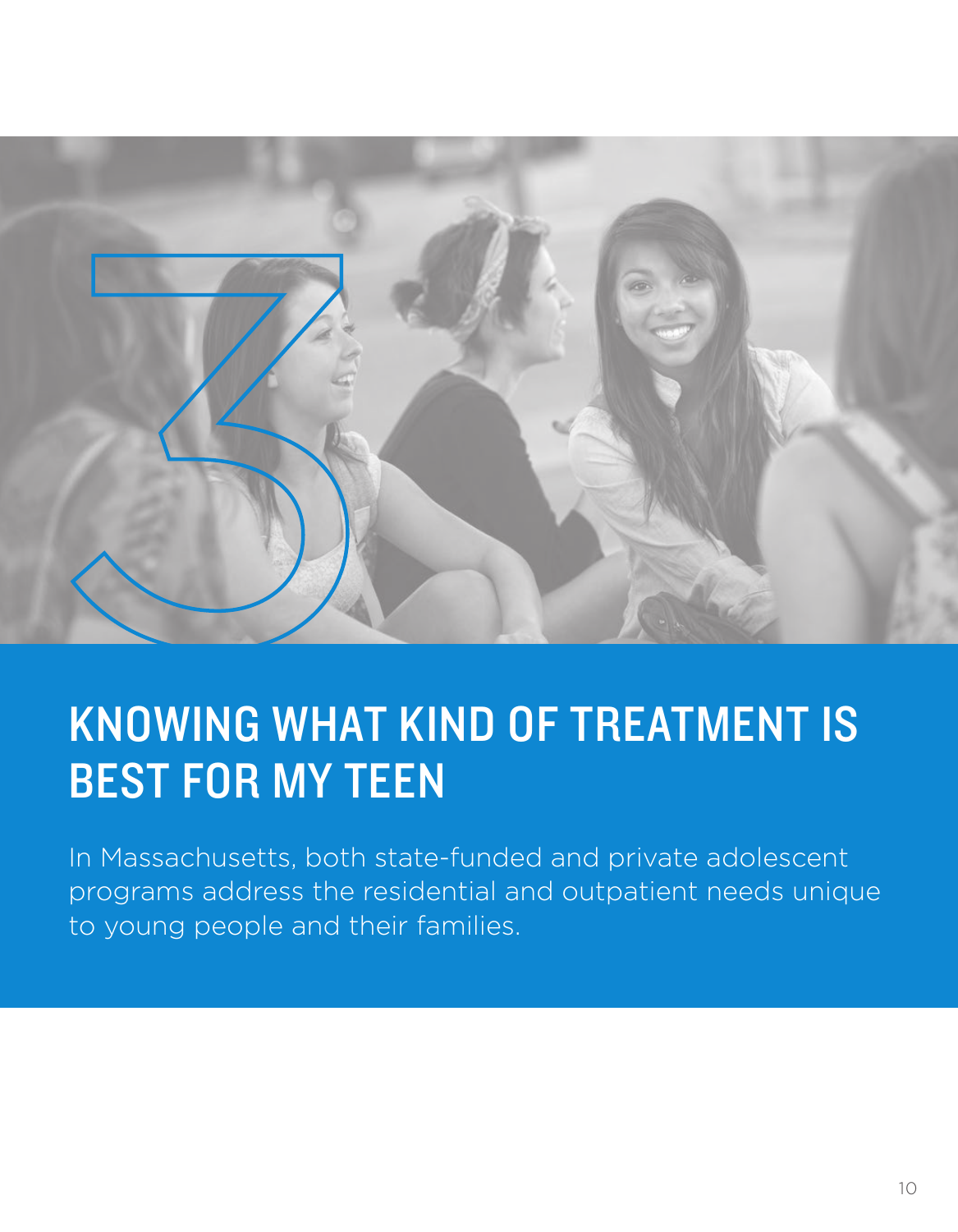# Types of Treatment

Staff from an outpatient program will meet with you and your teen and will recommend a treatment plan.

### Outpatient Treatment

One way for a teen to resolve a substance abuse problem is through outpatient services. This allows them to continue to go to school and live at home. Typically, outpatient providers will meet with your son or daughter at least once a week. If their treatment plan calls for outpatient therapy, the agency that assessed your teen will often provide this.

### *Outpatient care may include:*

- Individual therapy
- Family therapy
- Group therapy

A master's level clinician who is knowledgeable about child and adolescent development typically provides outpatient services for adolescents.

A growing number of intensive outpatient treatment programs for adolescents in Massachusetts provide comprehensive services to teens and their families.

"Programs for kids must be appropriate for their age level and separate from adult models. In Massachusetts, we already have outpatient, stabilization, and residential treatment programs for teens, as well as recovery high schools. We are moving in a direction to expand these services so we can provide integrated services to everyone in the Commonwealth who needs them."

### — JEN TRACEY, DIRECTOR OF THE OFFICE OF YOUTH AND YOUNG ADULT SERVICES, BUREAU OF SUBSTANCE ABUSE SERVICES, MASSACHUSETTS DEPARTMENT OF PUBLIC HEALTH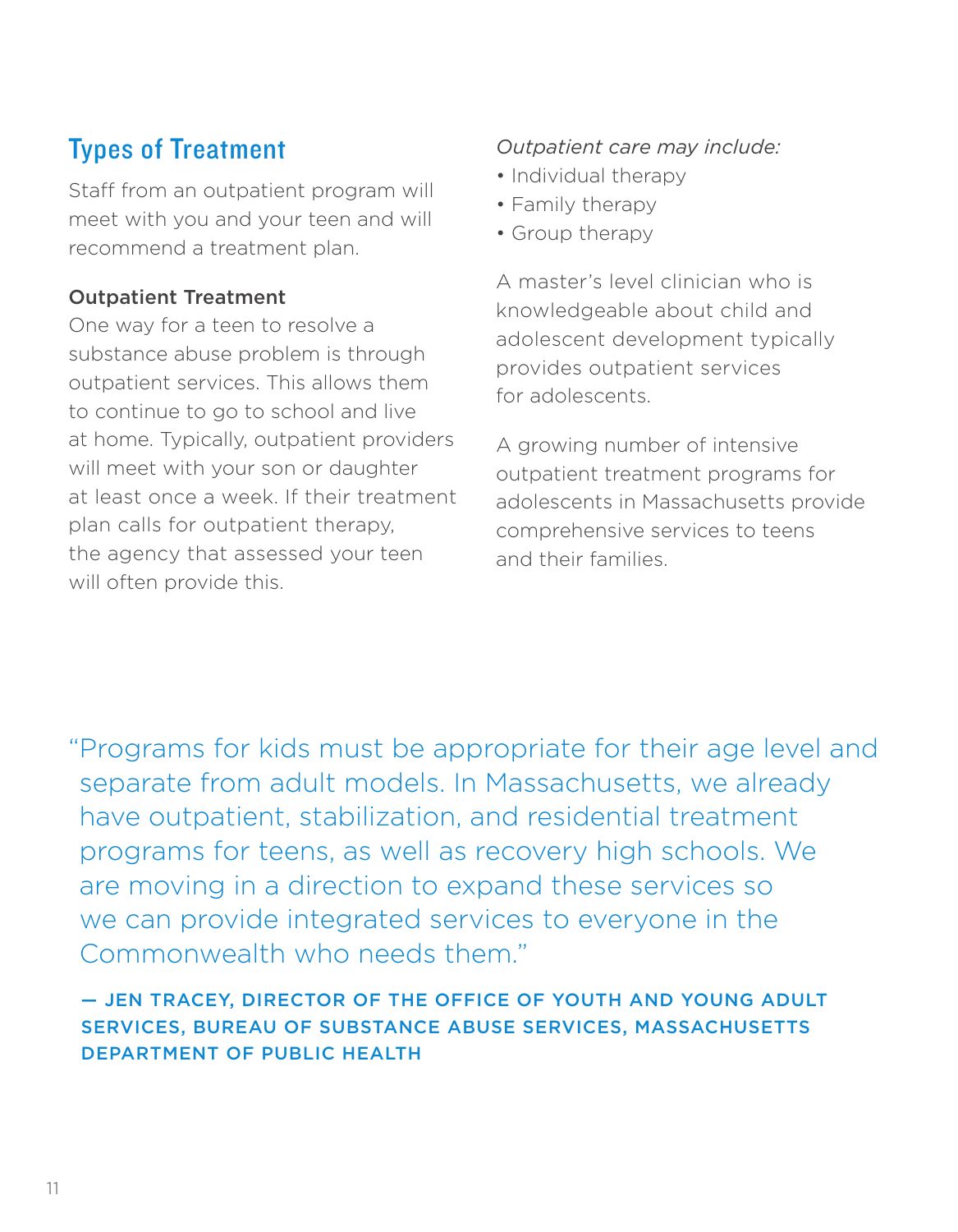### Detoxification and Stabilization

These services are for youth aged 13 to 17 needing medical, psychological, and behavioral stabilization from substance abuse or dependence. Length of stay depends on an individual's needs, but an average stay is 14 days.

### Residential Treatment

Youth Central Intake and Care Coordination (YCICC) staff can coordinate access to adolescent residential substance use treatment programs funded and licensed by the Massachusetts Department of Public Health.

Residential treatment programs have several types of trained staff including master's level clinicians, recovery specialists, educational coordinators, and continuing care coordinators. These programs also make referrals to psychiatrists and other physicians, if needed.

It is very common for young people to be disinterested or ambivalent about entering residential treatment. You can explain to them that the residential treatment programs are voluntary. They do not have to be enthusiastic about going to treatment to benefit from it, but their agreement is necessary. Based on the youth's treatment plan, the length of stay in residential treatment varies, but usually it is about 90 days.

# TAKE ACTION

### For more information on all these programs, please see Resources on page 26.

In some cases, living at home during the initial phases of recovery or after attending a detoxification and stabilization program may not be effective, as old friends and behaviors may make it hard to follow a treatment plan. If this is the case, a residential program may be recommended.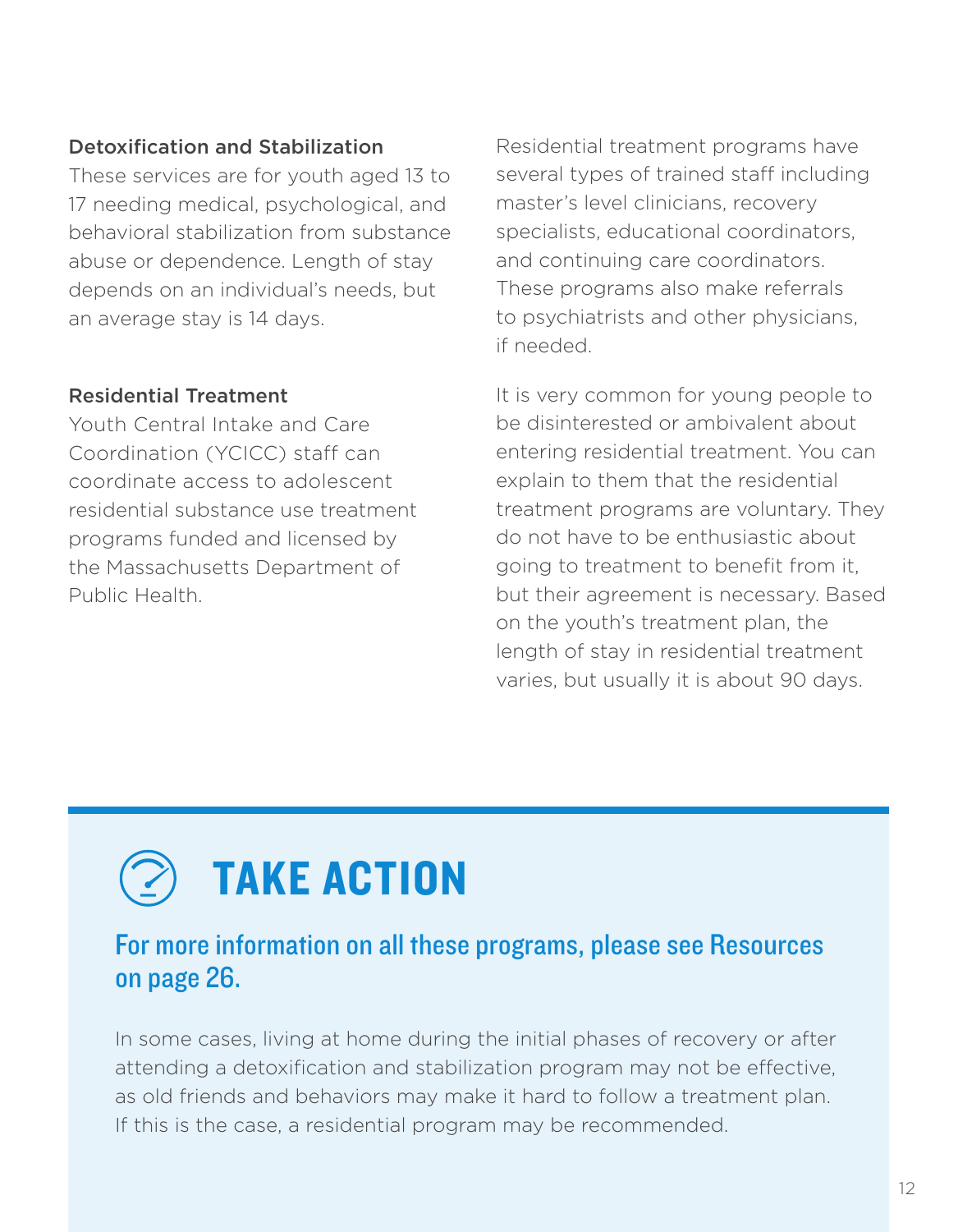# Additional Support for Adolescents in Recovery

### Recovery High School

The state sponsors Recovery High Schools in several communities. The schools are a place where teens can continue their education in a safe and supportive recovery community. To find out about Recovery High Schools call Youth Central Intake at 1-617-661-3991 *(see page 26)*.

### Juvenile Drug Court

Juvenile Drug Courts are one way the courts are able to address substance use for youth involved in the juvenile court system. Drug courts are only offered in select cities throughout the state. Where available, these courts provide motivation for recovery and an alternative to incarceration.



For more information, contact the Administrative Office of the Juvenile Court at 1-617-788-6550, TTY: 1-617-788-6202.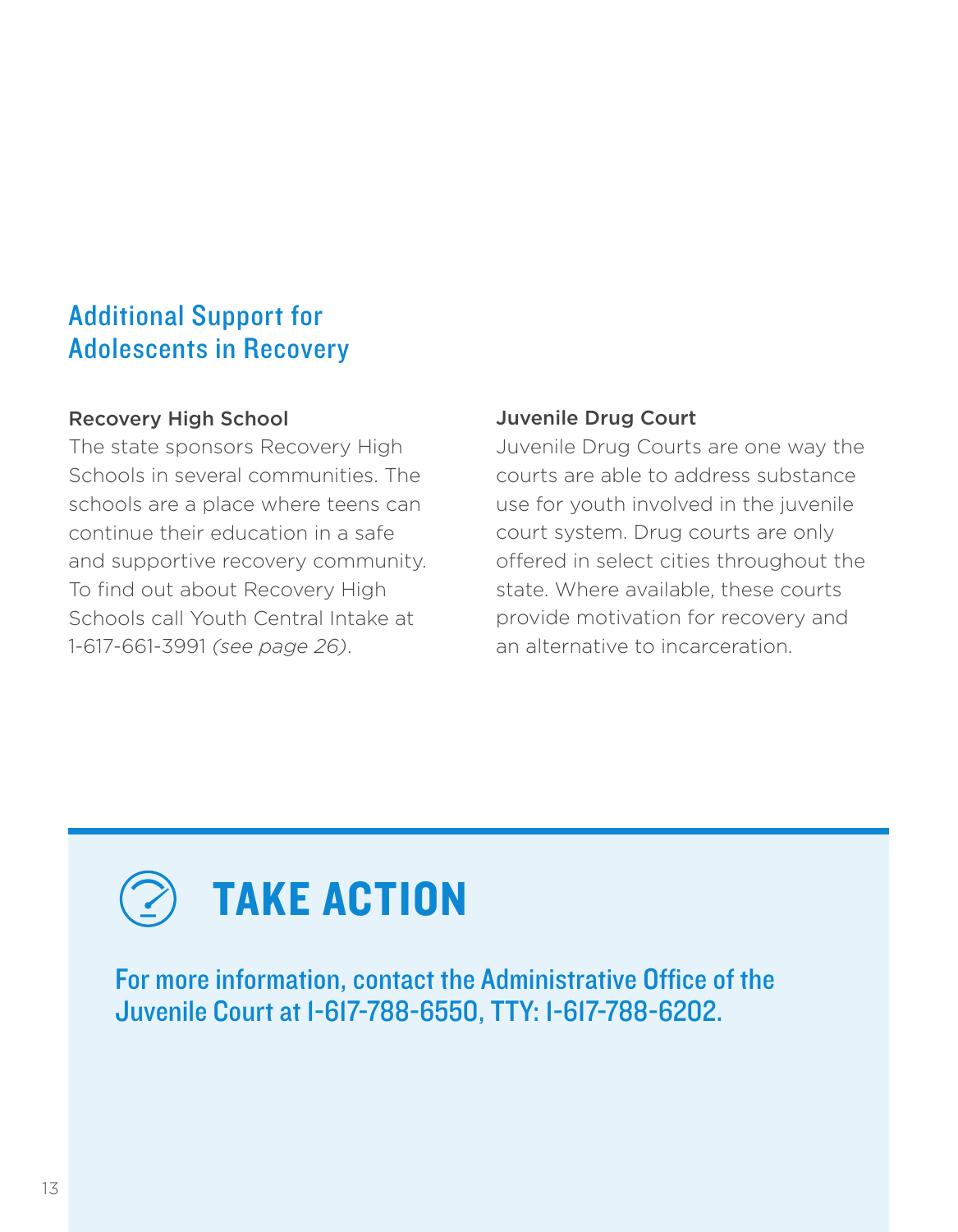

# SIGNS AND SYMPTOMS

While it's true that some signs of use may catch our attention such as the smell of alcohol, empty bottles, or red eyes, other subtle signs may also indicate substance use. Look for changes in behavior, appearance, and performance.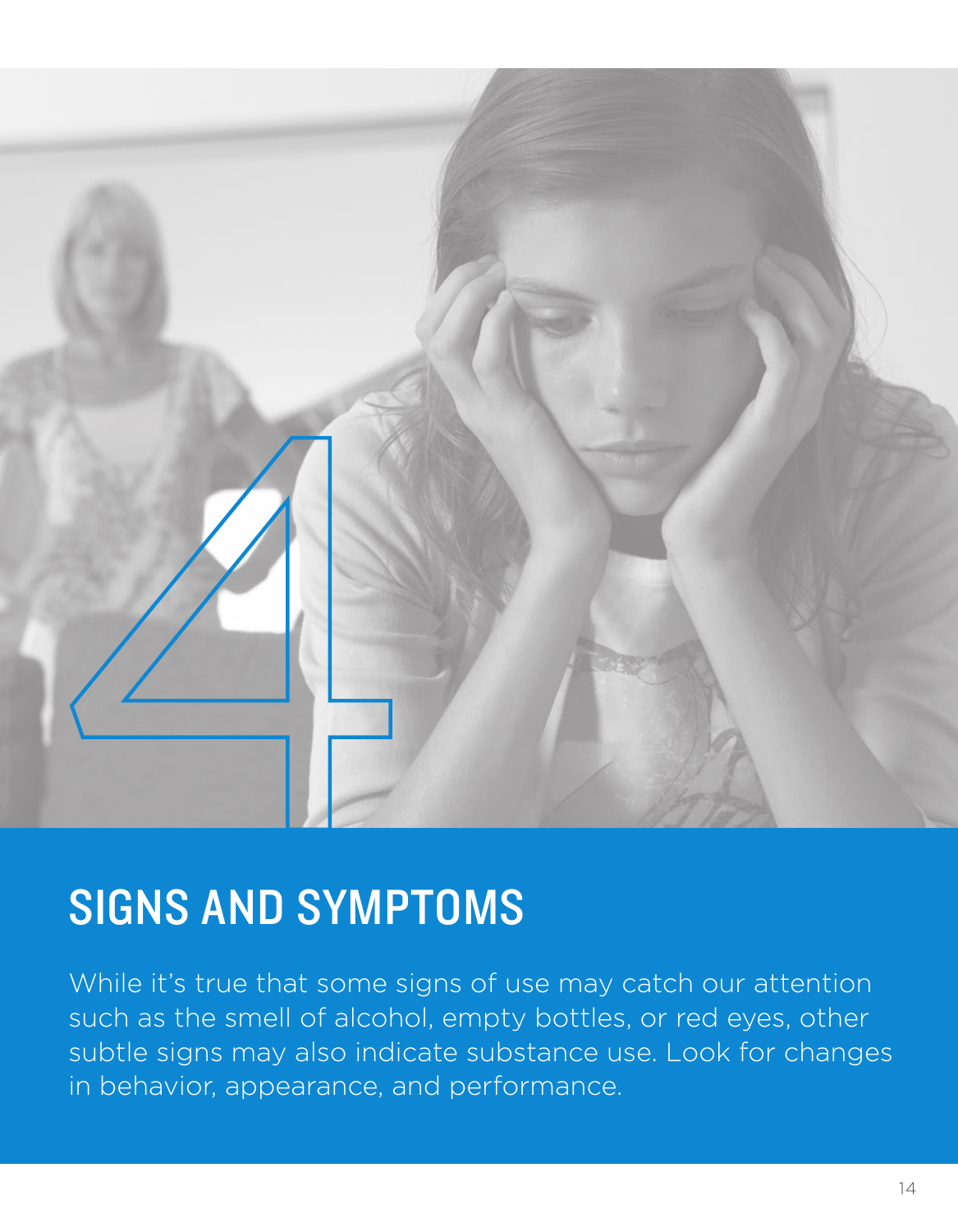"He no longer cared about showering or even the way he looked. He was up all night, sleeping all day, quitting jobs, not working anymore. I was finding strange things around the house: spoons were missing; or I'd find a spoon with burn marks on the bottom. I also found cotton balls, and filters broken off of cigarettes."

### — MARY\*, MOTHER OF A SON WHO WAS ADDICTED TO PRESCRIPTION DRUGS AND HEROIN

### WARNING SIGNS OF TEEN SUBSTANCE USE:

- ≥ Decline in school grades or attendance
- ≥ Change in personality, such as moodiness or extreme irritability, withdrawing or being more secretive, or being unusually outgoing
- ≥ Change in, or neglect, of appearance and hygiene
- ≥ Change in sleeping patterns, such as not sleeping or long periods of sleep
- ≥ Stealing money or possessions
- ≥ Denial of use when confronted with evidence of use
- ≥ Loss of interest in activities that were once enjoyed: sports, clubs, music, etc.
- ≥ Change in friends, hanging out with older kids or kids you don't know
- ≥ Isolation and withdrawal to the bedroom or bathroom
- ≥ Missing prescription drugs or bottles of alcohol
- ≥ Unusual trash such as rubber cement bottles and plastic bags, Q-tips, water bottle caps, broken pieces of mirror, split razors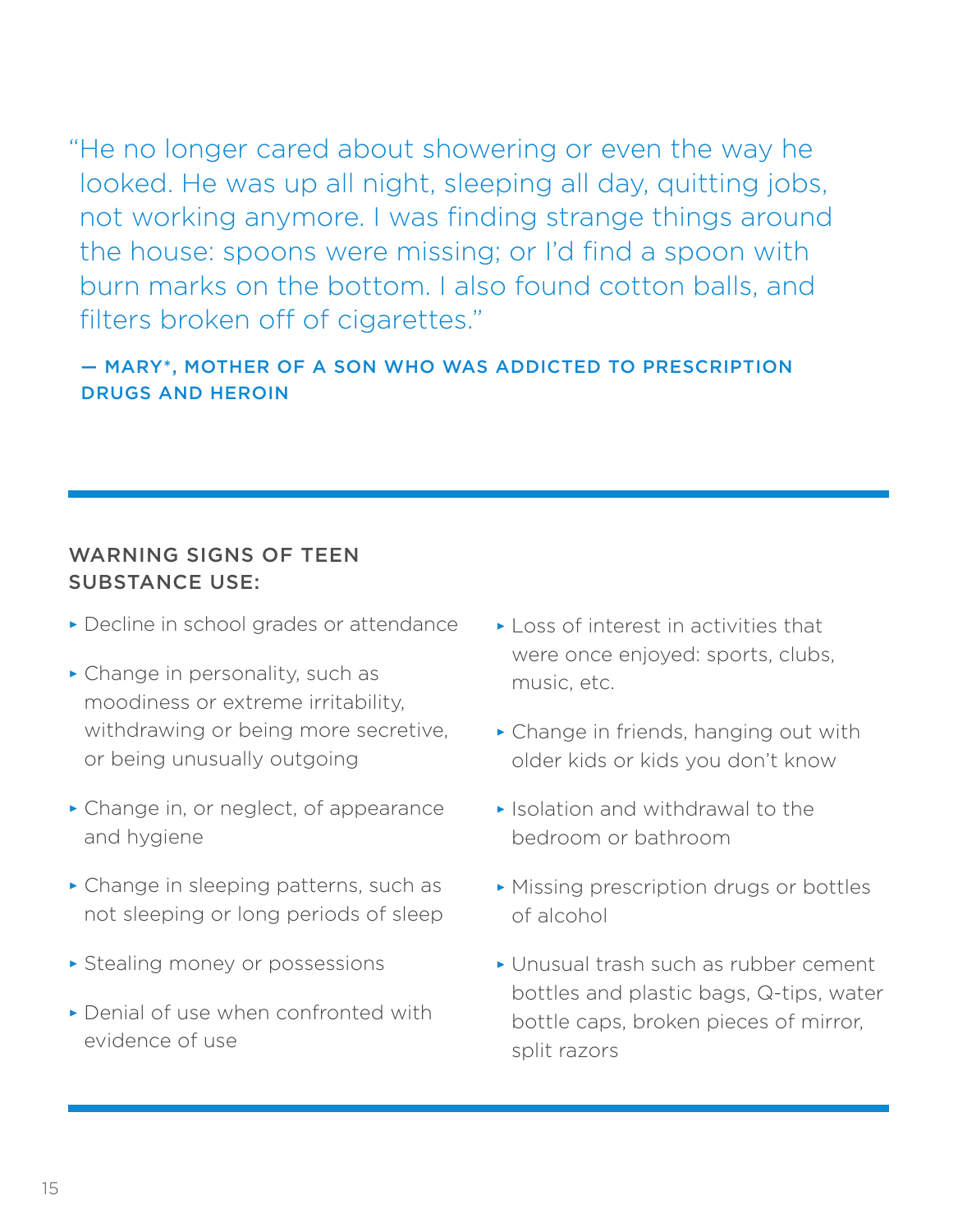### Assessing for Learning Disabilities or Emotional Problems is Also Important

Substance abuse experts believe children with learning disabilities or emotional disorders should receive help with those conditions as well. Therefore, identifying and treating the emotional disorder and the substance use problem in an integrated way is vital for improving chances of recovery.

As you work with your outpatient provider, discuss your concerns about any underlying mental health issues your teen may have. You can also speak with your pediatrician, special education teacher, guidance counselor, or school social worker to get help.

Ask your provider to make sure that any mental health treatment will be coordinated with the substance abuse service. If you are concerned about your teen's diagnosis, it's a good idea to get a second opinion.



# DID YOU KNOW?

# These conditions may be found in combination with substance use:

- Attention Deficit Hyperactivity Disorder (ADHD)
- Depression
- Trauma
- Anxiety disorder
- Problems with anger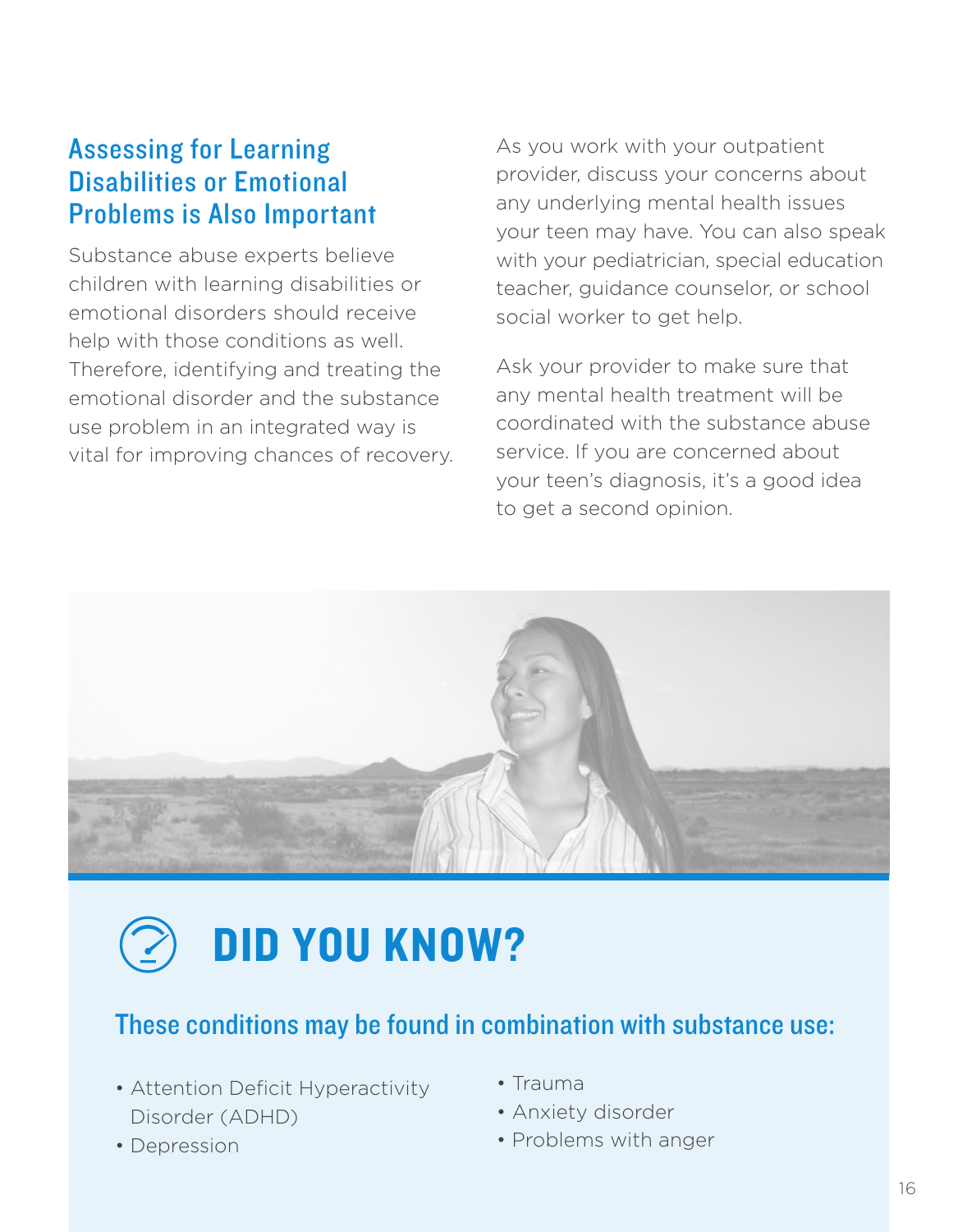

# HELPING YOUR TEEN RECOGNIZE THE PROBLEM

There is no need for anyone to hit "rock bottom" before they receive help. The earlier your teen gets help, the better the chance of preventing addiction and getting back on track for a healthy future.

"Anger is not the answer. Parents have to approach this in a very firm but non-angry manner."

 — DR. JOHN KNIGHT, DIRECTOR, CENTER FOR ADOLESCENT SUBSTANCE ABUSE RESEARCH, BOSTON CHILDREN'S HOSPITAL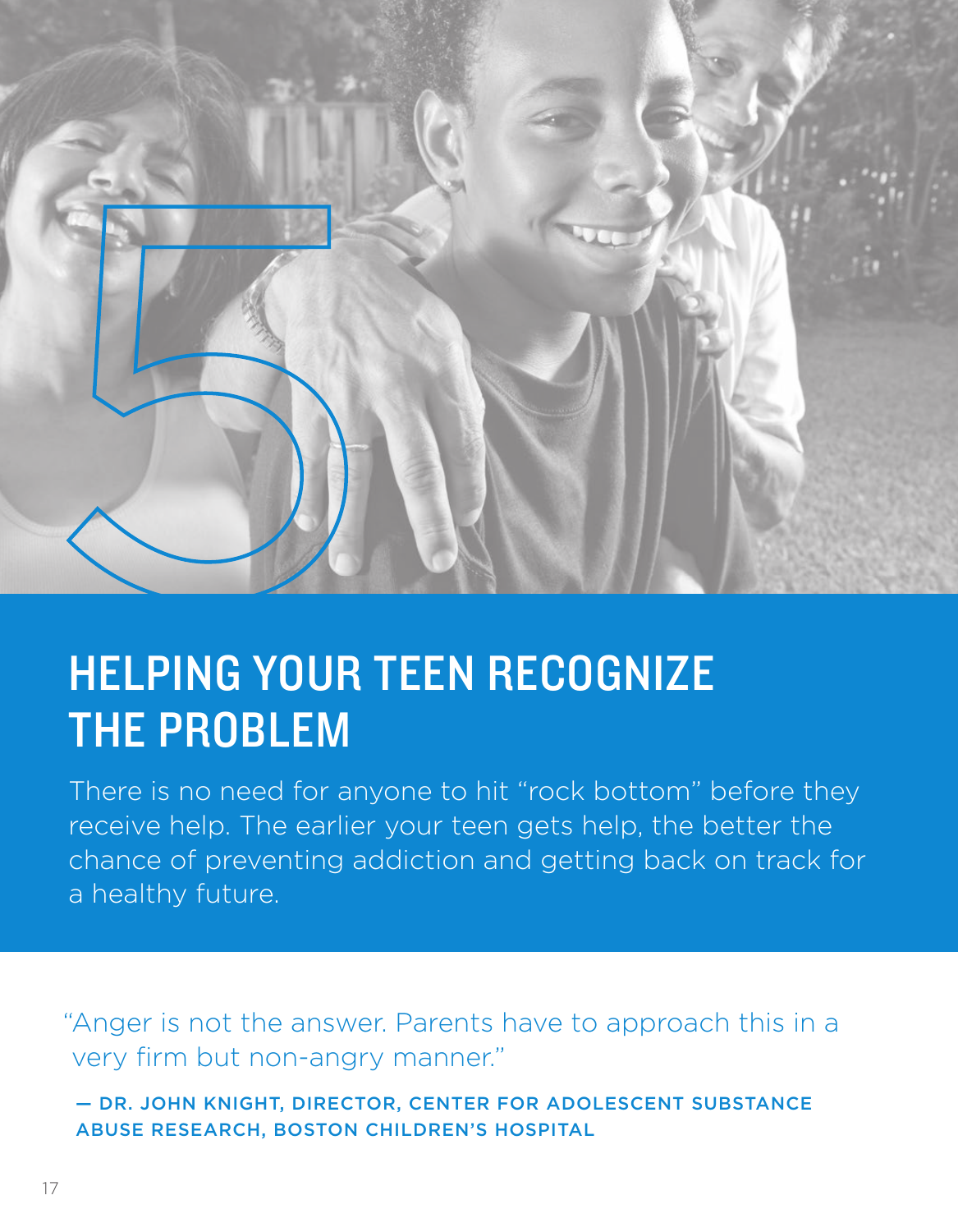# How to Talk to Your Teen about His or Her Substance Use

It can be challenging to talk to your teen about substance use, so here are things other parents have found helpful to know. Your teen may deny problems, or even the fact that they are using. This is natural. Your teen, however, may also be feeling a loss of control or fear and feel a sense of relief that there is help available.

If you have a partner, first decide together how you will discuss these issues with your teen. It is important that both you and your partner are in agreement and present a united message. Throughout the course of your conversation, try to remain non-judgmental.

# Some Parents Have Found These Dos and Don'ts Helpful...

- <sup>O</sup> Don't use loaded or critical language.
- <sup>O</sup> Don't try to discuss substance use while your teen is high. Wait until a relatively calm moment for your discussion.
- **⊘** Don't compare your teen to someone who has ruined his or her life by drinking.
- **O** Don't compare your teen to his or her sibling, who might be successful and never use drugs.
- **O** Never blame your teen for problems in the family.
- **O** Don't interrupt your teen when he or she is genuinely trying to describe current pain, difficulties, or situations.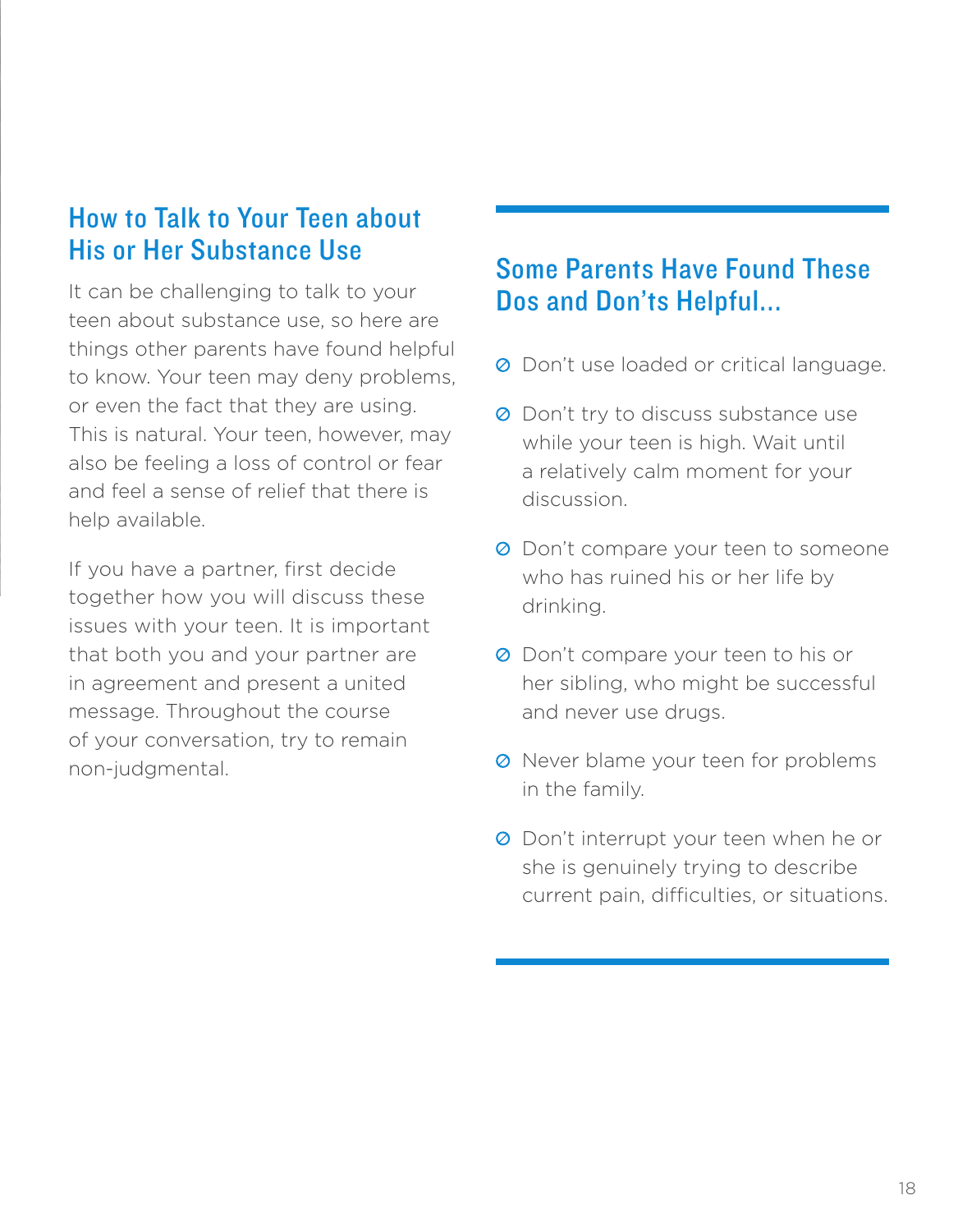### Do Try to…

- ◆ Tell your teen how much you love him/her. Say how worried you are about their recent moods and behavior. Explain how you would feel if anything ever happened to them.
- $\blacktriangleright$  Empathize; listen when they describe feelings, pressures, and perceptions. You can say, "That sounds so difficult," or "That must have been really painful."
- Gently ask follow-up questions and summarize so they know you are listening. For example, "So you're saying you feel stressed about whether your friends like you."
- Describe signs that have led you to suspect drug use. For example, you could say, "You smelled like alcohol when you came home last night," or "I found these pills on the floor." Identify symptoms of drug use that concern you. For example, "Your grades have really gone downhill lately," or "You've been sleeping an awful lot." Keep your tone as nonjudgmental and calm as possible.
- Remind your teen of their goals, such as being on a sports team or getting a part in a play, and that alcohol or drug use can get in the way.
- Guide your teen to their own understanding of the effects of the alcohol and/or other drug use. Explain that using alcohol or other drugs can have serious consequences in their lives. Youth who start using alcohol or drugs early are far more likely to have serious problems. Ask about the types of relationships they want to have with friends and family. Explain how getting help now will be helpful in creating a good life.
- $\blacktriangledown$  Make it clear that you and the family will seek help from a treatment counselor.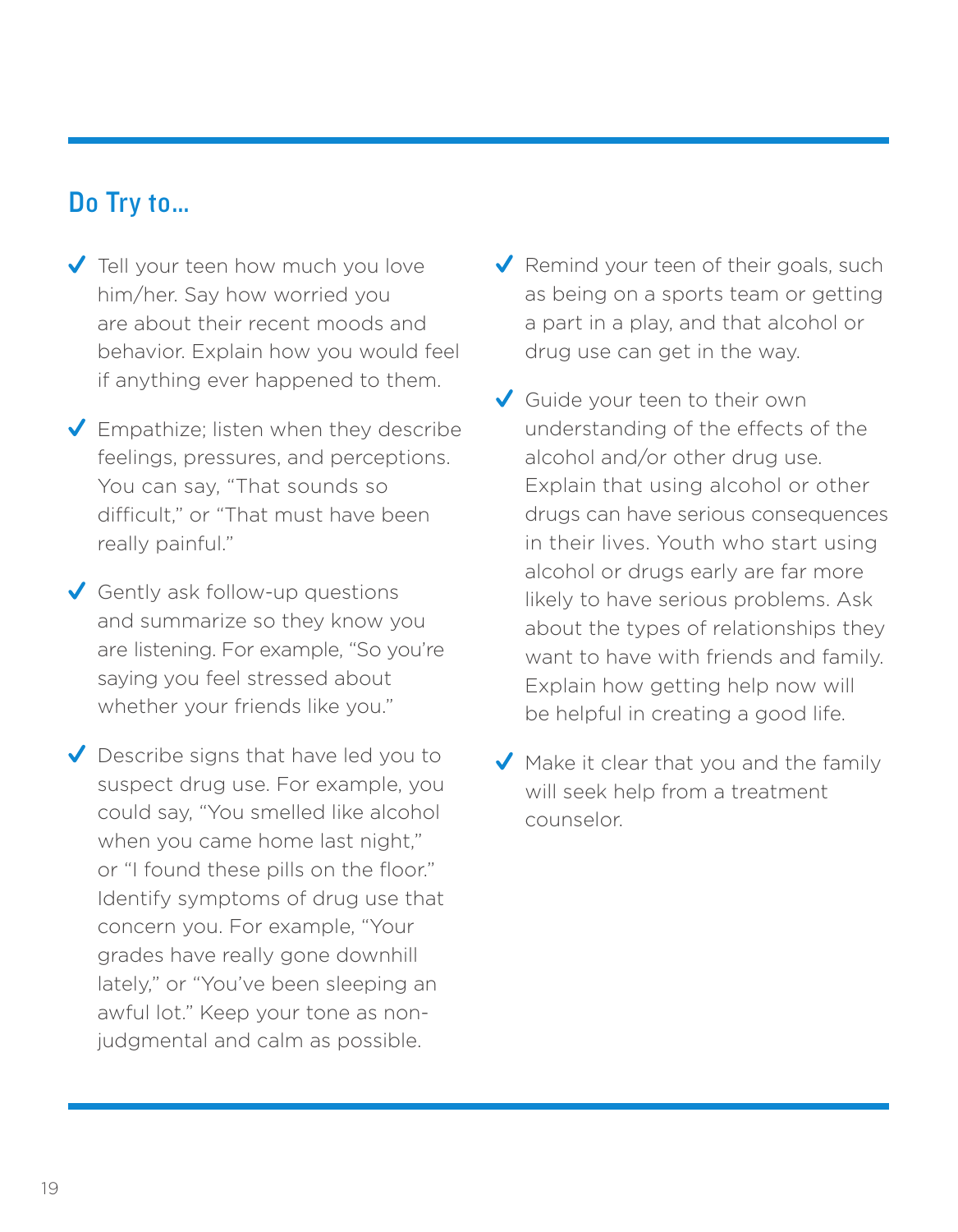# What If My Teen Still Refuses to Get Help?

Schedule an assessment with a counselor and plan to go with or without your teen. The assessment is an opportunity for you to get advice and help on how to deal with your teen. Explain that you will talk to the counselor and if your teen is not there, they will not hear their side of the story. Your teen's decision might change.

# Steps to Take Right Away

- Set limits and clear expectations.
- Remove access to the four C's: Cash, Cars, Cell phones, and Computers.

All of these tools can be used to obtain drugs and alcohol. Explain, "All of these things will be returned to you if you're willing to go into treatment, stop using alcohol or drugs, and rebuild trust."

• Inhalants or medications can be an issue. Keep them away from your teen. If these products must be used for a practical purpose, be there to supervise. For help with heroin or opioid painkiller issues, see Resources page for information about life-saving naloxone (Narcan), a medication that can reverse an overdose.

# TAKE ACTION

Inhalant abuse is the intentional breathing in of gas and vapors with the goal of altering your mood. There are over 1,000 common products that can be abused, including solvents, solvent-based products, gases, fuels, and aerosols. For more information, go to www.inhalantabusetraining.org.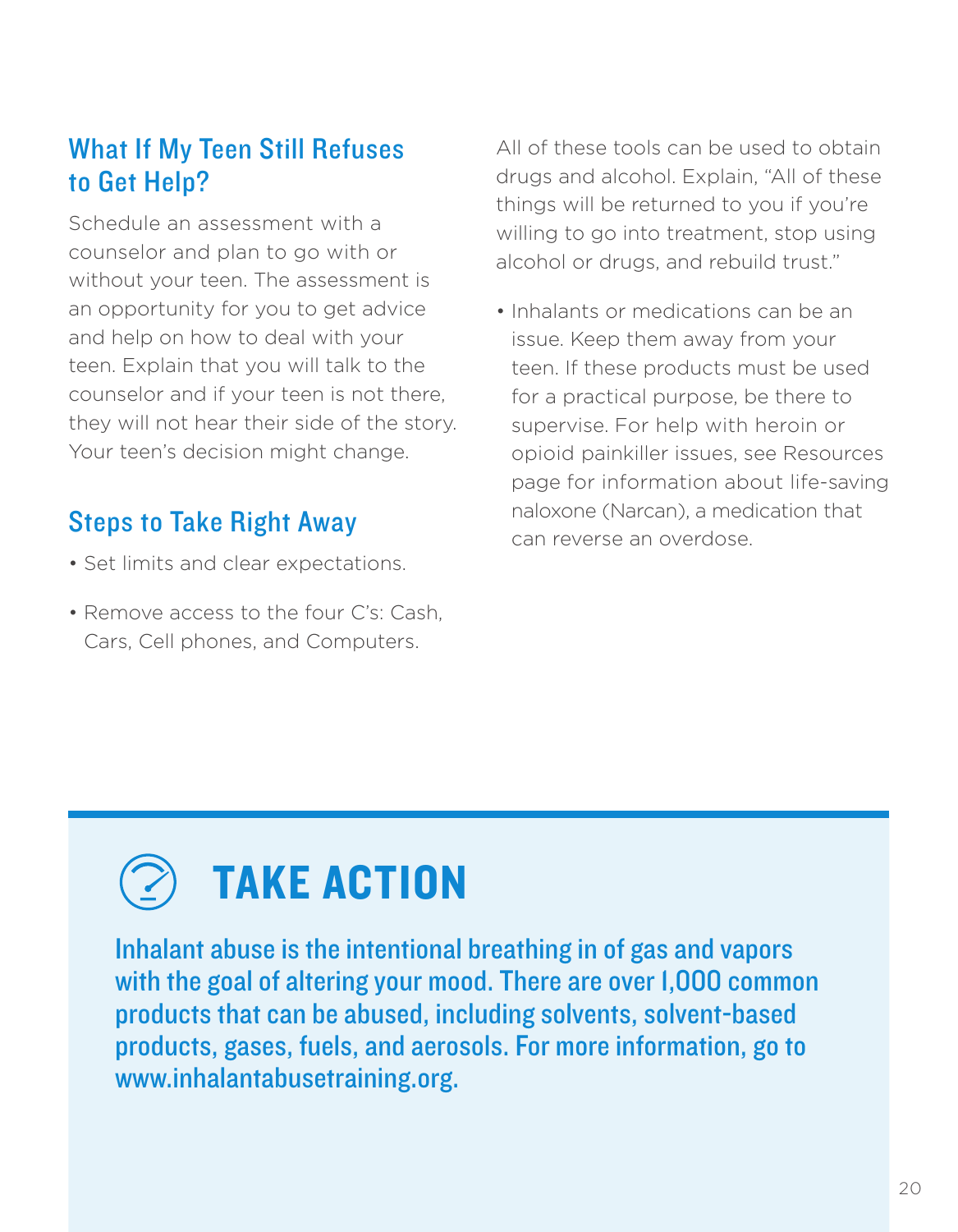

# HEAL YOURSELF AND YOUR FAMILY

### Substance abuse affects the whole family.

Addressing substance abuse together and caring for all family members will not only help your teen, but will move the whole family towards a better place. Successfully pulling through these hardships will build the family's strength.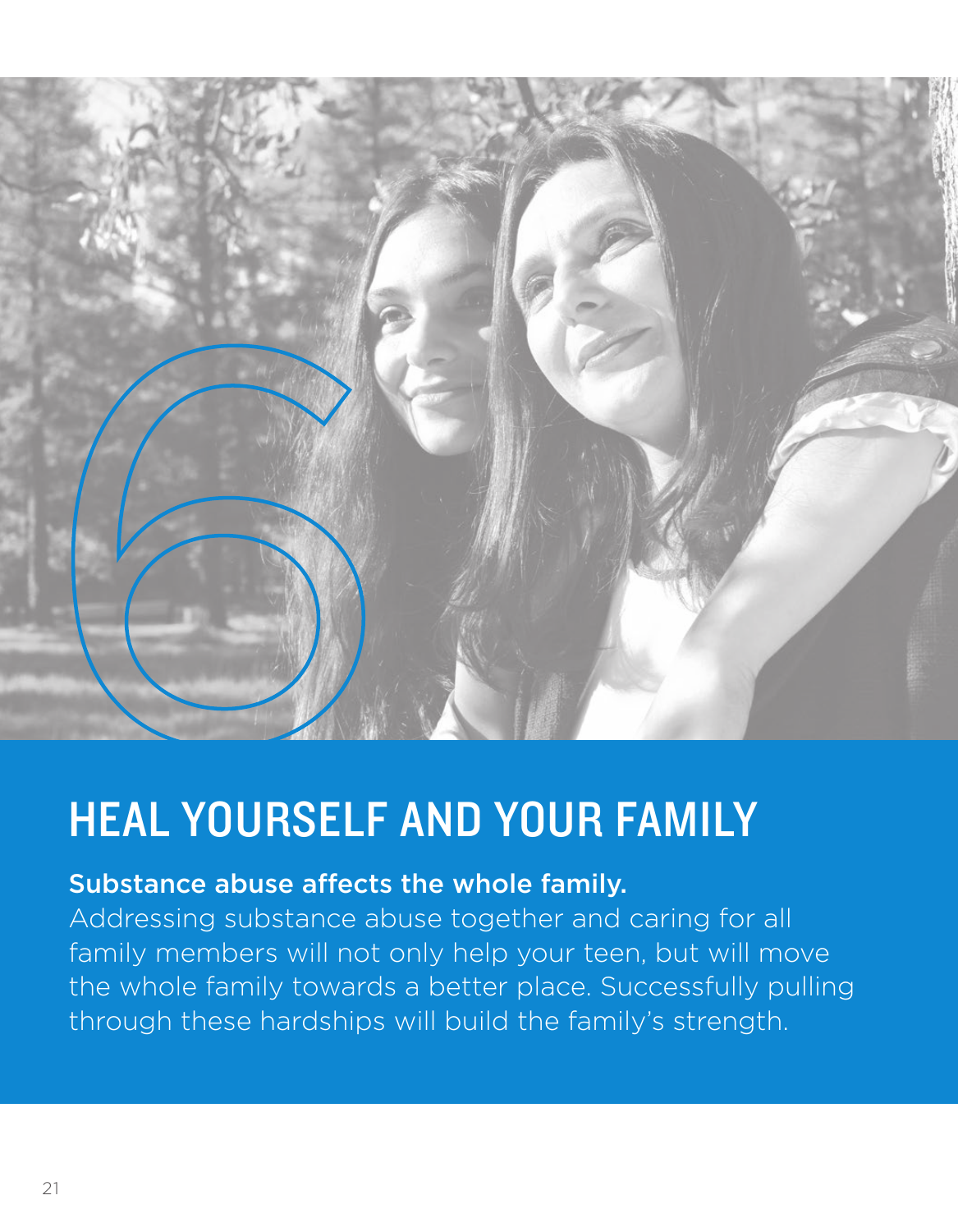Congratulate yourself for the steps you have taken. Helping a teen through recovery is challenging, but you will be glad that you did it. Just as your teen in treatment needs your support, so do your other children.

# Family Therapy Helps

Family therapy helps families learn how to work together during treatment. Treatment plans often include this service. Even a few visits can help family members understand and relate to each other in helpful ways.

# Avoid Enabling

It is important for all members of the family to recognize the difference between "helping" and "enabling." Enabling means you are making it possible or easier for your teen to use substances. If you "enable" a teen you actually support or "feed" the patterns of substance abuse.

### EXAMPLES OF ENABLING

- Putting up with verbally or physically abusive behavior
- Making excuses or letting your teen get away with excuses that you know are false
- Allowing your teen to constantly disregard rules you have set about curfews, or using a cell phone or car
- Paying back another youth for money that was stolen
- Ignoring obvious instances of intoxication for fear of the reaction
- Calling a teen in "sick" to school or work when he or she is hung over
- Drinking or using other drugs with your teen or not taking their use seriously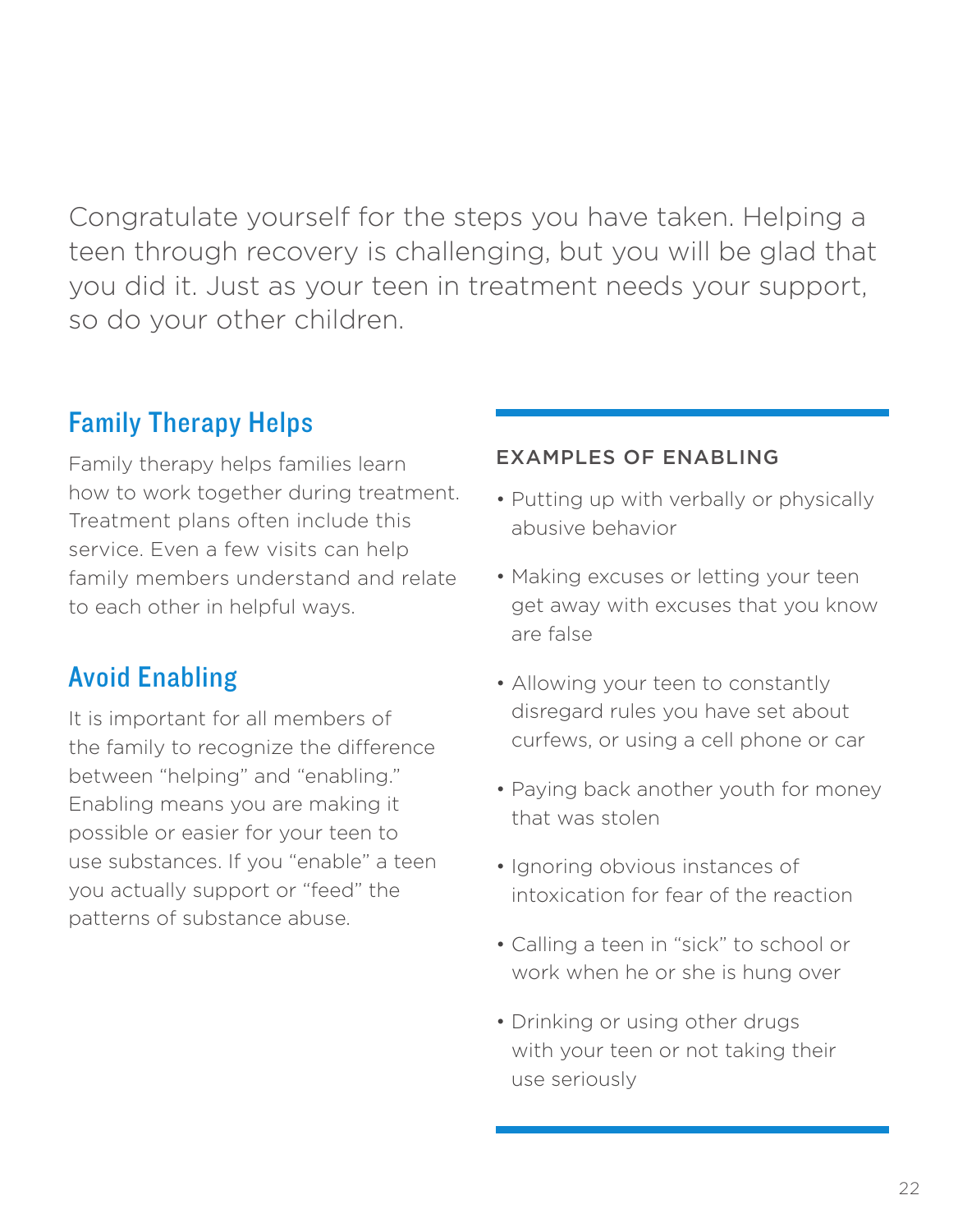



To download or order free pamphlets and booklets on how to protect your other children from substance use, please visit www.mass.gov/maclearinghouse or call 1-800-952-6637 (TTY: Use MassRelay at 711 or 1-800-720-3480).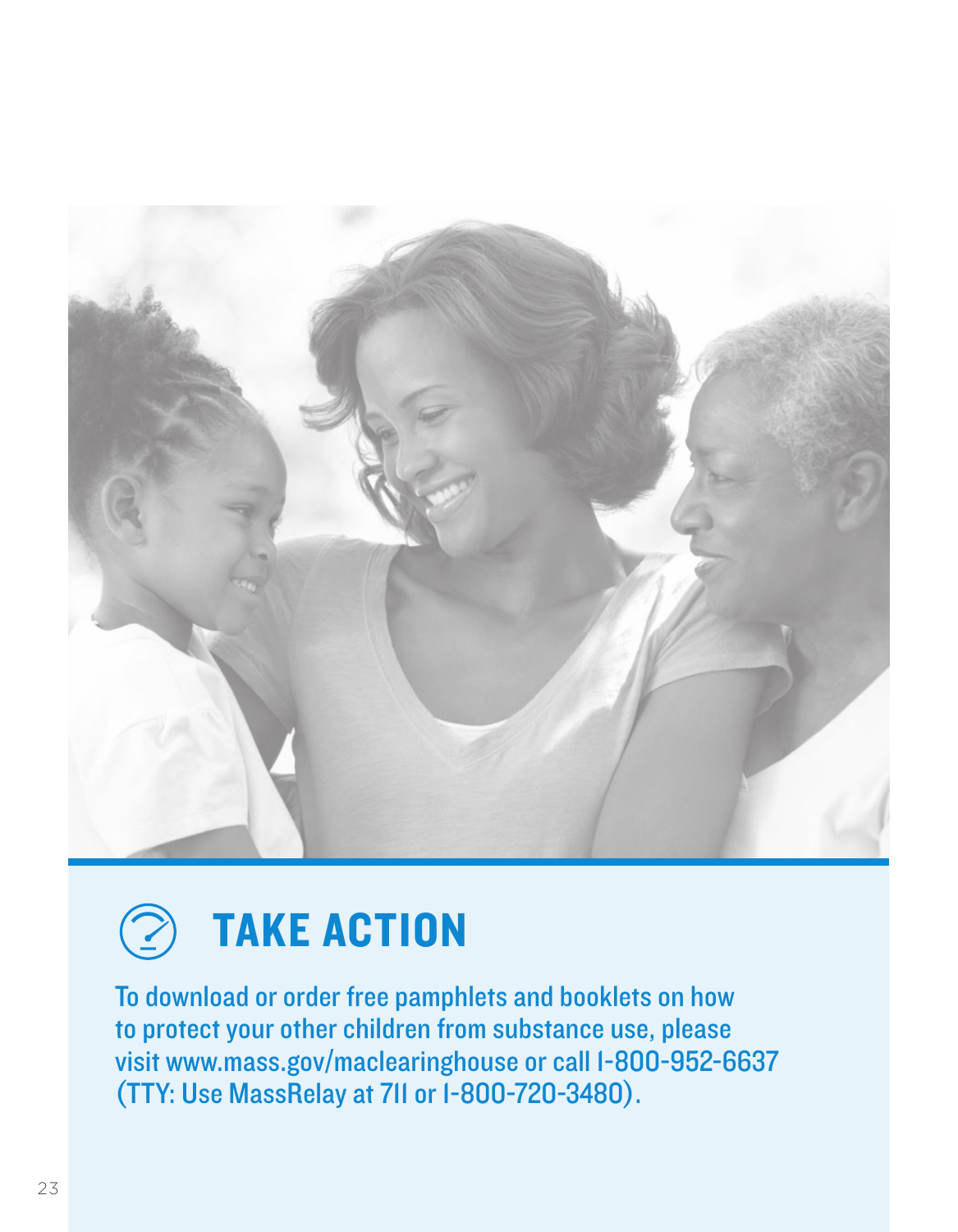# Take Care of Yourself

When you take care of your own physical and mental well-being, you are better able to help your family heal. Here are some suggestions:

- Speak with a trusted professional counselor, a member of the clergy, or a support group.
- Maintain your physical health through exercise and good nutrition.
- Make sure you keep up with your own doctors' appointments.
- As much as possible, keep doing the activities you normally do.

### Connect with Support Groups

As you go through the recovery process with your teen, you may feel a sense of isolation. The benefits of support can make a huge difference to your family. Other families who are struggling with similar issues are able to share their knowledge of effective ways to cope.

# Learn to Cope

Started by a mother of a child who was abusing drugs, Learn to Cope is a peer support group network for parents whose children are using drugs. Weekly meetings are held throughout the state. If parents are concerned about possible opioid overdose, they can obtain naloxone (Narcan) — a medication that can reverse an overdose — and receive training on how to use it at the meetings. Calling 911 is also essential. www.learn2cope.org

"If a family's child is diagnosed with cancer or diabetes, they have lots of support. People call to ask, 'Are you okay? How's your son?' When addiction happens to your child they don't know what they can do to help . . . That's why we have our group."

 — S\*, MOTHER OF A RECOVERING YOUNG ADULT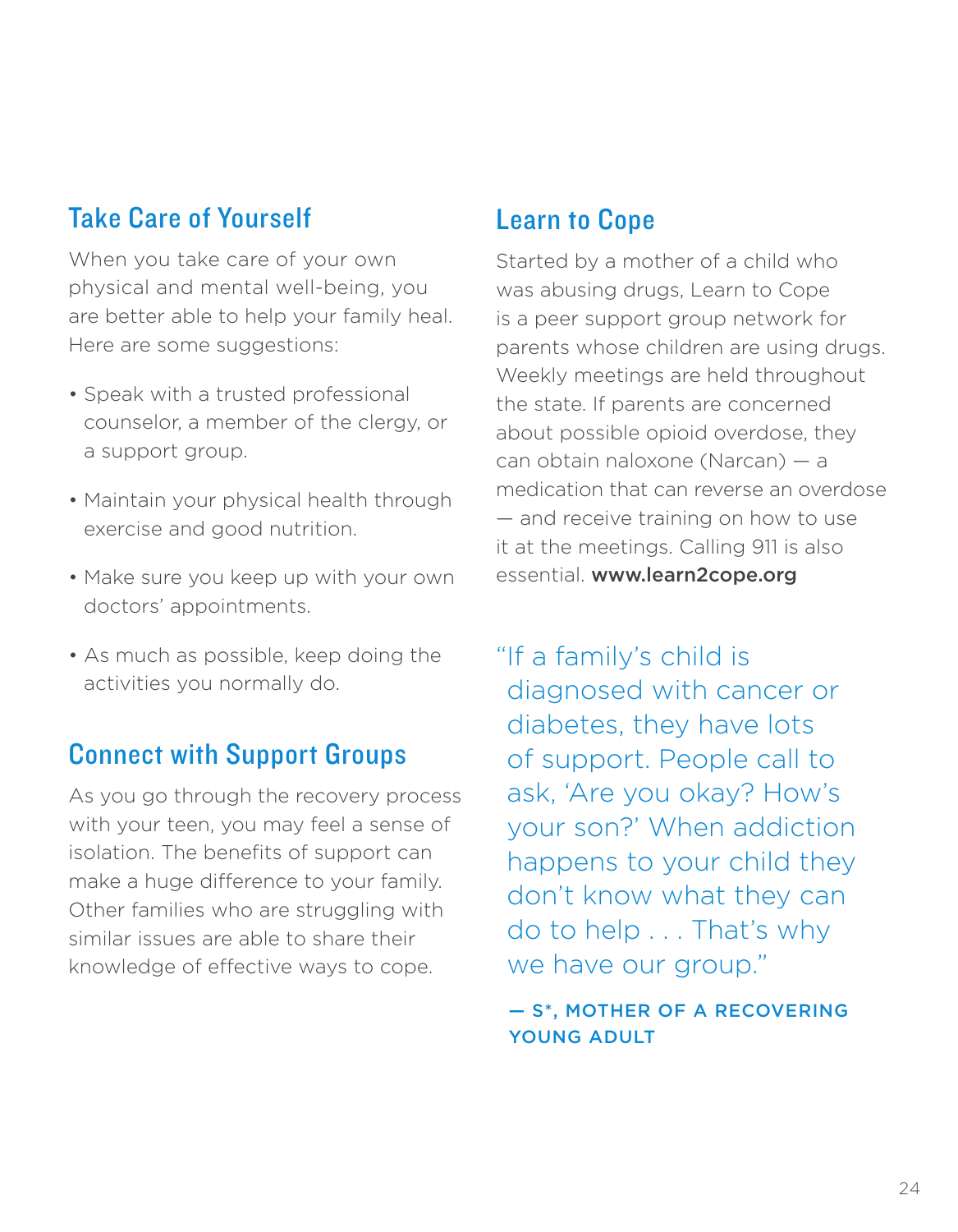# There is Hope

Helping your teen through recovery takes a lot of effort. It is important not to give up and to realize that, as parents, you are not alone. Your hope that your teen can return to a healthy, alcohol- and drug-free life can make all the difference.

The call you make today is the first step toward creating a healthy future.

"Today, I woke up, I cooked myself breakfast, and I went to the gym. You know, this is just fabulous. Three years ago, this would not have crossed my mind. I couldn't even get up to make food when I was using. So all of this is so fantastic and it just feels so good. It is such a blessing."

— J\*, A RECOVERING ADDICT, 3 YEARS SOBER, 20 YEARS OLD

"I'm in recovery . . . Today I'm in a halfway house. We have seven AA meetings a week. We have chores to do, and I'm working in an office for a lawyer. I am glad to be alive."

— M\*, A RECOVERING ADDICT, 10 MONTHS SOBER, 21 YEARS OLD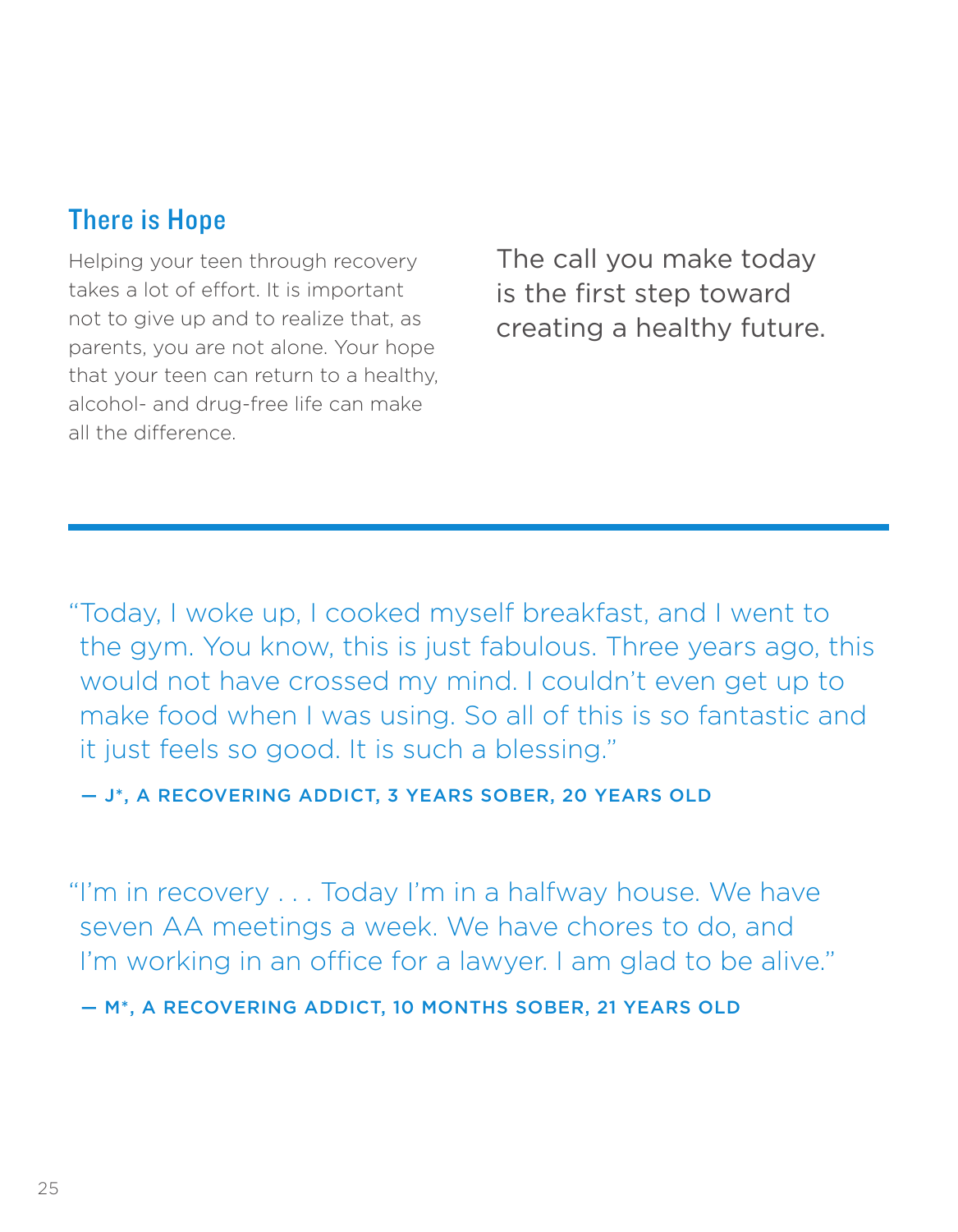### Resources and Phone Numbers for Substance Use Services

### Youth Central Intake and Care Coordination (YCICC)

This special state-funded service organization helps Massachusetts parents and families access treatment programs specifically for teens. YCICC is a project of the Institute for Health and Recovery.

Hours of Operation: Monday-Friday, 9am–5pm, except holidays

1-617-661-3991 or (Toll free) 1-866-705-2807 TTY: 1-617-661-9051 www.healthrecovery.org

### Massachusetts Substance Abuse Information and Education Helpline

Free and confidential information and referral for alcohol and other drug abuse problems for all ages. Staffed 7 days a week. Help is available in over 140 languages.

(Toll free) 1-800-327-5050 TTY: Use MassRelay at 711 or 1-800-720-3480 www.helpline-online.com

#### Naloxone (Narcan)

If opioids are an issue, talk to a physician or pharmacist about naloxone, a medication that can reverse an overdose. If an individual is unable to afford the naloxone kit or the co-pay, they can receive it from one of the DPH Overdose Education and Naloxone Distribution Pilot Sites; visit www.mass.gov/opioids and click on Intervention or Learn to Cope *(See page 24)*.

### The Administrative Office of the Juvenile Court

To find out if there is Juvenile Court or Drug Court in your community, call 1-617-788-6550.

### Services for Substance Abuse and/or Mental Health in Emergencies:

"Emergency Services Programs" (ESP) are available to the uninsured, MassHealth subscribers, and many insured Massachusetts residents of all ages. This service can address issues that involve both substance abuse and mental health. It is available 24 hours a day/7 days a week/365 days a year.

(Toll free) 1-877-382-1609 TTY: 1-800-249-9949 www.masspartnership.com/member/ ESP.aspx